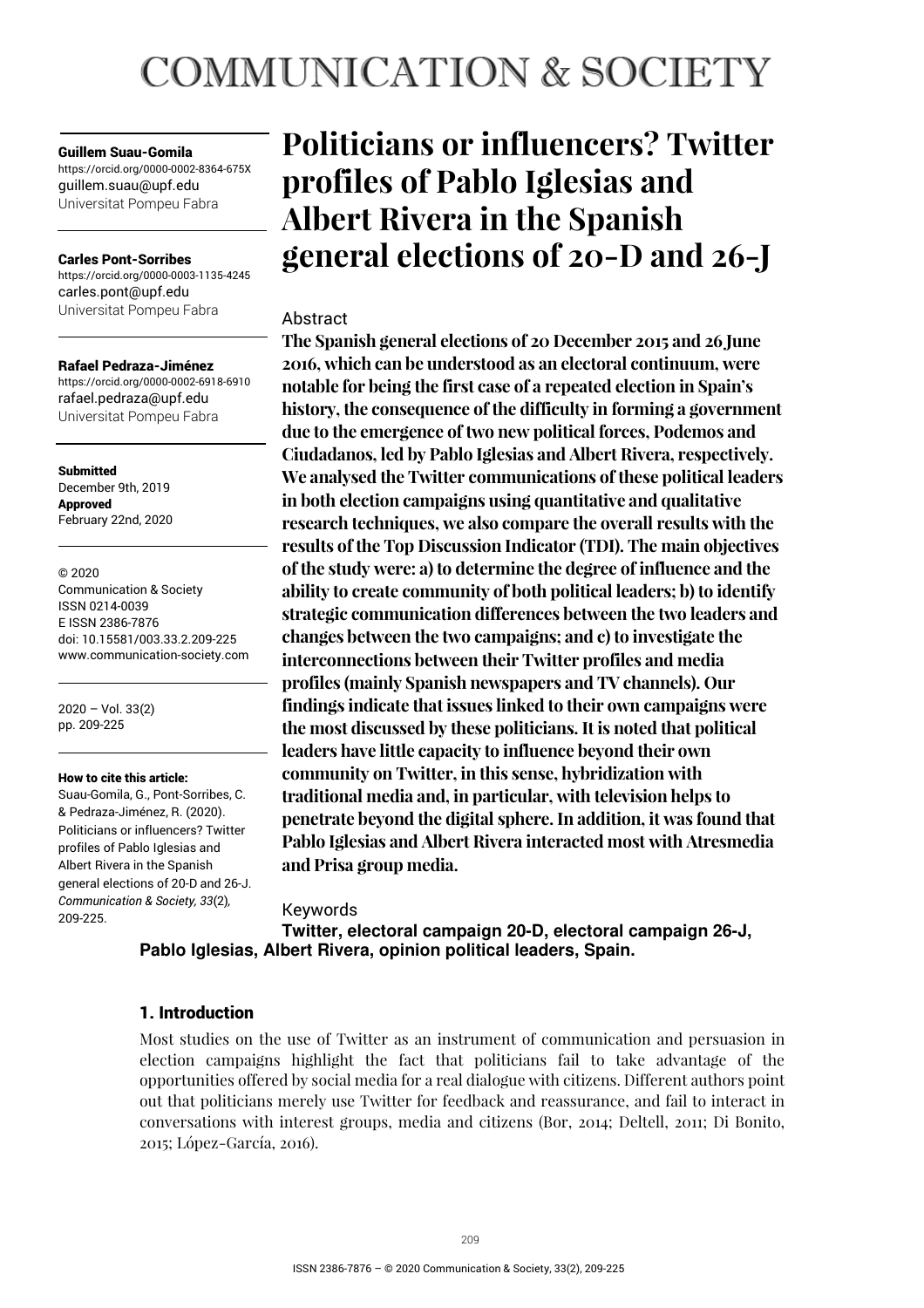The theory of media hybridization analyses how traditional and new media interrelate in the current hypermediated environment (Chadwick, 2013; Casero-Ripollés, Feenstra & Tormey, 2016; Enli, 2017). While traditional media have adapted to the new media logic of the digital sphere (Pont-Sorribes, Codina & Pedraza-Jiménez, 2010), the new media are especially relevant in election campaigns because they enable conversations between politicians, the media and citizens (Abejón-Mendoza, Sastre-Asensio & Linares-Rodríguez, 2012). This does not mean that new media have replaced traditional media (Scolari, 2015); on the contrary, some studies argue that, in election campaigns, social platforms such as Twitter amplify traditional media coverage of major events (Lilleker & Jackson, 2010; Zugasti-Azagra & García-Ortega, 2018). Twitter interactions with traditional media can be measured using, as metrics, tweets and retweets, mentions, hashtags, links and multimedia content (Baviera-Puig, García-Ull & Cano-Orón, 2017). Some studies suggest that traditional media are losing the ability to influence citizens in the political conversations held in social media (Casero-Ripollés, 2020; Casero-Ripollés & López-Rabadán, 2014).

Pablo Iglesias and Albert Rivera have been two political leaders who have permanently manage this media hybridization because they have been two highly-mediatic leaders. Iglesias has been the host of the television program *La Tuerka* broadcast on the Internet and appears frequently in political gatherings of the Atresmedia group such as: *La Sexta Noche* or *Al Rojo Vivo*. Rivera has been also a regular Tertullian in Atresmedia and Mediaset programs such as *Las Mañanas de Cuatro*. In addition, both political leaders have been very active in social media, specifically, on Twitter, where their community is made up of users who know them for their television appearances. For that reason, Dubois and Gaffney (2014) argue that political leaders, the media and journalists are the most influential profiles in political conversations on Twitter. In this sense, Pérez-Curiel and García-Gordillo (2018) conclude that the Twitter profiles of the candidates are more influential than the Twitter profiles of the political parties themselves.

We comparatively analysed use of Twitter by Pablo Iglesias and Albert Rivera, leaders of the new Podemos (leftwing) and Ciudadanos (rightwing) parties, respectively, in the Spanish general election campaigns for 20 December 2015 (20-D) and 26 June 2016 (26-J). Our objectives were as follows:

- 1. To determine the degree of influence and the ability to create community of both political leaders.
- 2. To identify and analyse changes in Twitter use by Iglesias and Rivera during the 20-D and 26-J campaigns.
- 3. To investigate interconnections between the Iglesias and Rivera Twitter profiles and traditional media via hashtags, mentions and links.
- 4. To identify the preferred topics of Iglesias and Rivera during the 20-D and 26-J campaigns.
- 5. To analyse the capacity of the top discussion indicator (TDI) (Percastre-Mendizábal, Pont-Sorribes & Codina, 2017) to identify trends in tweets by Iglesias and Rivera during the 20-D and 26-J campaigns.

The Spanish political scenario in 2015-2016 was exceptional for the following reasons: (1) the traditional bipartisanship of the PP (rightwing) and the PSOE (leftwing) was weakened due to the emergence of Podemos and Ciudadanos as new parties; (2) the impossibility of forming a government after the 20-D elections led to the first ever repetition of elections (on 26-J) in the history of Spain; and (3) 20-D reflected both a quantitative leap in terms of Twitter use and the beginnings of algorithmic communications in social media by Spanish politicians and political parties (Campos-Domínguez & García-Orosa, 2018). Guerrero-Solé (2018) concludes that the Spanish general elections of 2015 and 2016 had a highly polarized conversation sphere on Twitter.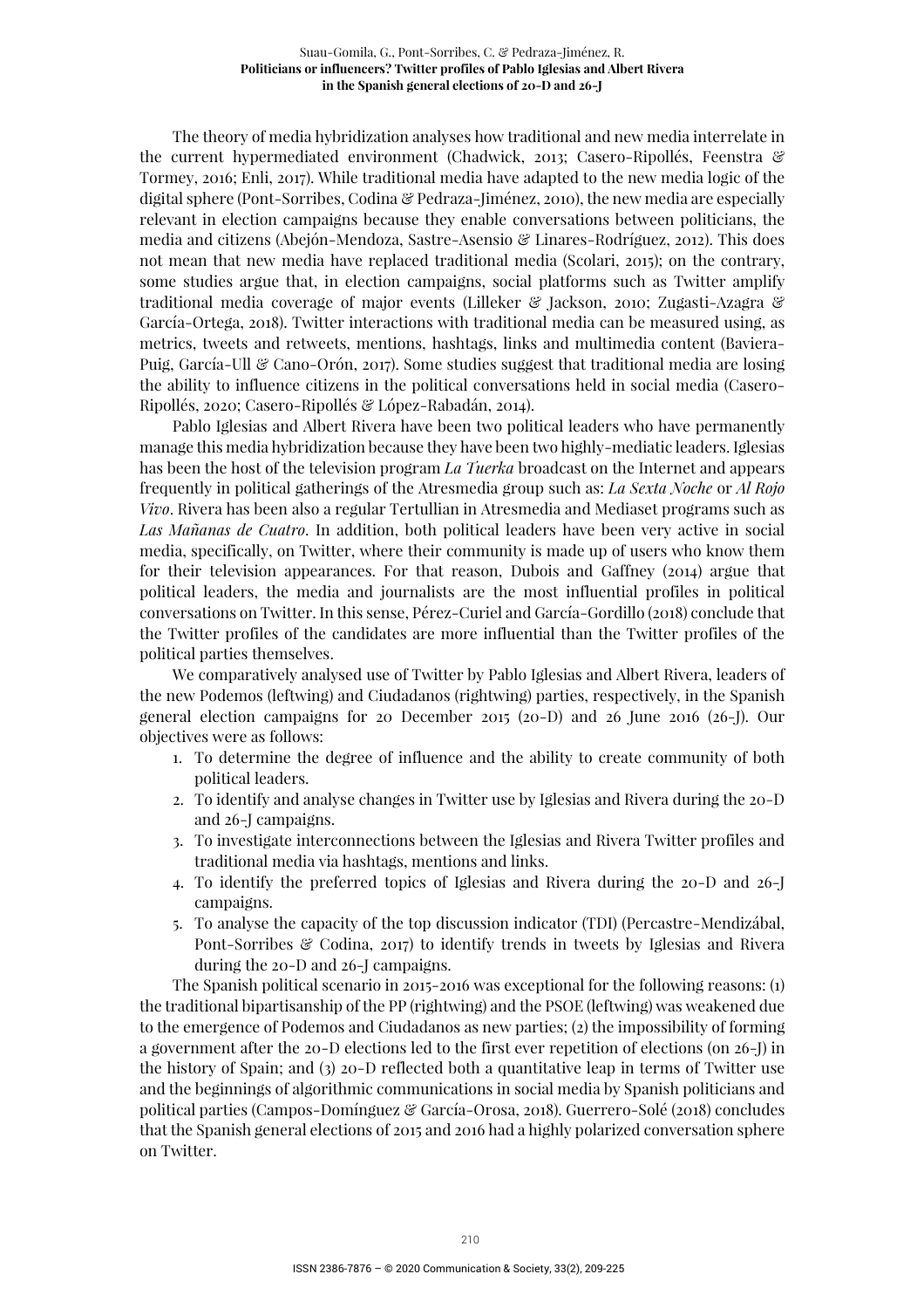While permanent campaigning is increasingly a feature of politics (Blumenthal, 1980; Norris, 2000; del Rey Morató, 2011), studying pre-election campaign periods continues to be relevant, as this is when specifically, electoral marketing techniques are deployed and social media are used more intensively (Enli & Skoger, 2013; García-Ortega & Zugasti-Azagra, 2018; Pont-Sorribes & Bérrio, 2015; Thelwall & Cugelman, 2017).

We chose to study political communications in Twitter, rather than in more widely subscribed social media platforms in Spain (IAB Spain, 2019), because Twitter is more open than alternatives such as Facebook or Instagram, etc, allows data to be collected more easily and has an interface design that favours the virality of content. As the social media platform most used by Spanish politicians (Jivkova-Semova, Requeijo-Rey & Padilla-Castillo, 2017) and the most useful platform for reaching out to influencers, it is especially popular in the political and media spheres (Giansante, 2015; Gottfried, 2014; Rodríguez-Ureña, 2012). Based on Sng, Ying-Au and Pang (2019), influencers are defined in this way by their ability to shape their audiences 'attitudes through constant interactions.

In this hypermediated context, politicians try to spread their messages through a wide variety of channels (Chadwick, James & Amy, 2016). As Karlsen and Enjorlas (2016) say social media allow costless and decentralized forms of production and diffusion of content causing a change in the power relationship between the actors involved in the election campaigns. For this reason, politicians use Twitter with the aim of building a reputation that allows them to increase their power, influence and autonomy beyond their political parties (Karlsen & Enjorlas, 2016; Pont-Sorribes & Suau-Gomila, 2019). But some studies state that due to the echo chambers that are generated on Twitter, it is difficult to influence beyond your own community of followers (Hayashi, Ogawa & Umehara, 2017; Karlsen & Enjorlas, 2016; Soares, Recuero & Zago, 2018).

In recent years, Twitter has become central to the design of communication strategies for Spanish election campaigns, and most especially of Podemos (Campos-Domínguez & Calvo, 2017; López-Meri, Marcos-García & Casero-Ripollés, 2017). For both Podemos and Ciudadanos, in fact, social media are a crucial communication tool (García-Ortega & Zugasti-Azagra, 2018). Twitter is also central to research into political communications (Bruns & Stieglitz, 2013; Campos-Domínguez, 2017; López-García, 2016; Moya-Sánchez & Herrera-Damas, 2015; Suau-Gomila & Pont-Sorribes, 2019). In addition, Baviera-Puig (2018) states that the community of Podemos on Twitter was the most influential on Twitter in the talks about the general elections of 20D and 26J.

# 2. Methodology

We applied a mixed method approach (specifically, descriptive and interpretative analyses of Twitter metrics and of quantitative and qualitative tweet content) to our analysis of the entire universe of analysis and a comparative analysis of a sample extracted using the TDI (Percastre-Mendizábal, Pont-Sorribes & Codina, 2017).

#### 2.1. *Analysis universe and TDI sample*

The universe of analysis was composed of all tweets posted by Pablo Iglesias and Albert Rivera in the 20-D and 26-J Spanish general election campaigns. The legal 15-day period for official electoral campaigning in Spain starts 16 days before the elections, but since the day before voting is reserved as a day of reflection (i.e., no campaigning is allowed), our analysis period, for 20-D, was midnight 4 December 2015 to midnight 18 December 2015 and, for 26-J, was midnight 10 June 2016 to midnight 24 June 2016.

In total, 30 days of Twitter activity by Iglesias and Rivera were analysed (Table 1). The TDI was used as a complementary technique to identify patterns in Twitter use by the two political leaders. TDI application consisted of identifying the time slot (day, hour, minute) in which Twitter activity (in terms of tweets) was maximum and applying a virality criterion, defined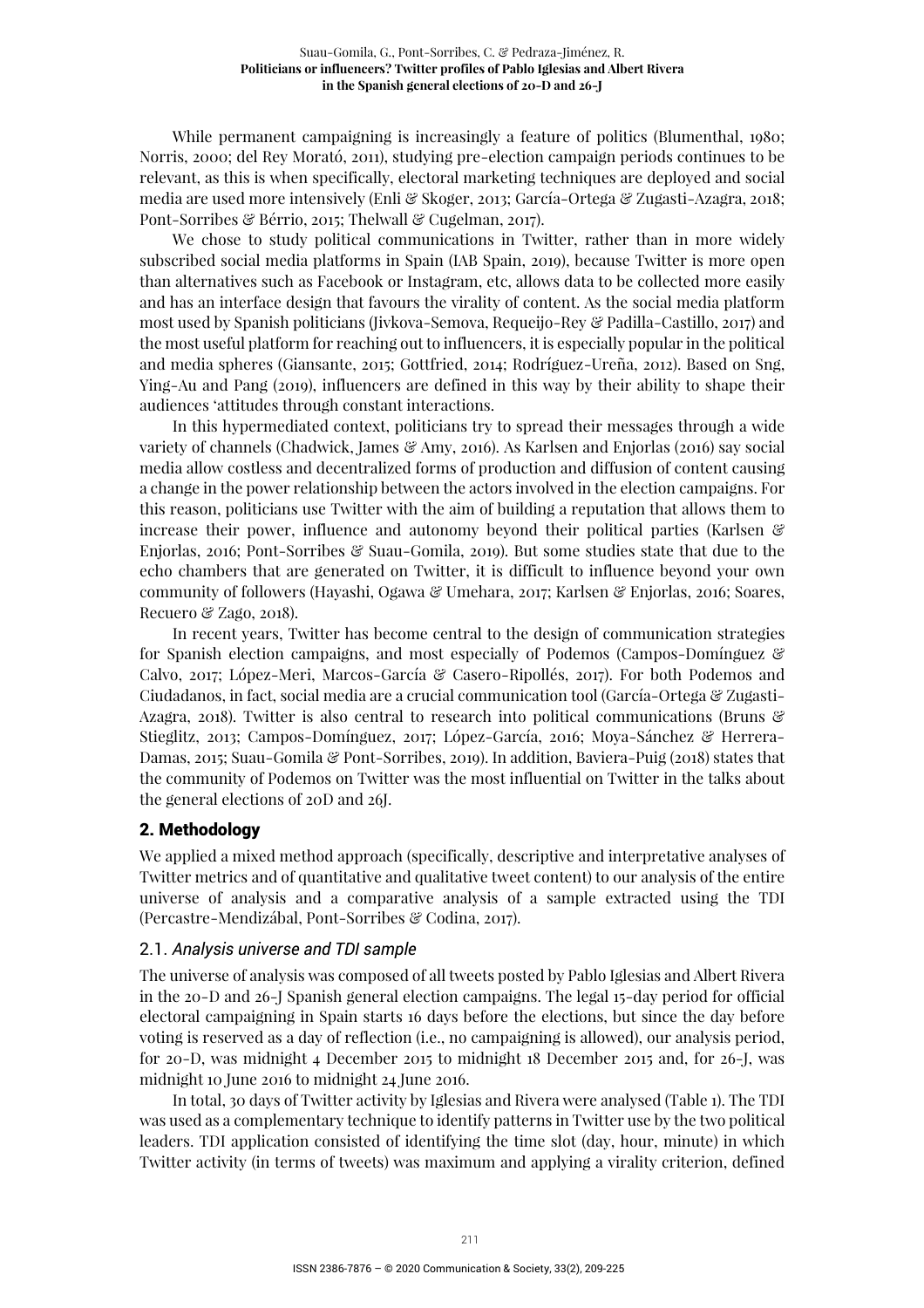as 50 or more retweets and 10 or more favourites. The virality criterion has been defined in this way because previous research has confirmed that it is an effective measure to delimit the test sample (Percastre-Mendizábal, Pont-Sorribes & Suau-Gomila, 2019; Pont-Sorribes, Suau-Gomila & Percastre-Mendizábal, 2020). Retweets were given greater value than favourites because they more directly favour virality in the Twitter timeline logic (Congosto, 2015).

| Profile                   | 20-D of 2015 campaign | 26-J of 2016 campaign |
|---------------------------|-----------------------|-----------------------|
| Pablo Iglesias (n=223)    | 137 tweets            | 86 tweets             |
| Albert Rivera $(n=213)$   | 120 tweets            | 93 tweets             |
| Total $(n=436)$           | 257 tweets            | 179 tweets            |
| Pablo Iglesias TDI (n=68) | 42 TDI tweets         | 26 TDI tweets         |
| Albert Rivera TDI (n=66)  | 37 TDI tweets         | 29 TDI tweets         |
| Total TDI $(n=134)$       | 79 TDI tweets         | 55 TDI tweets         |

| Table 1: Tweets by Iglesias and Rivera during the 20-D and 26-J campaign. |  |
|---------------------------------------------------------------------------|--|
|---------------------------------------------------------------------------|--|

Source: Own elaboration.

Analysing TDI tweets (Table 1) clarifies whether the TDI can identify trends in Twitter conversations –which typically consist of such a vast amount of data (millions of tweets) that analysis of the total universe of study is impossible. The TDI also identifies more viral tweets, i.e., with a greater impact in the Twitter sphere. TDI use was therefore justified in this research for two main reasons: (1) it identified viral tweets posted by both political leaders at high points of the Twitter conversation, i.e., when they were most active on Twitter, and (2) it determined whether the tweets showed a trend, i.e., were representative of most of the tweets posted by the political leaders.

For Iglesias, peak 20-D activity was 18 December with 16 tweets, 10 December with 14 tweets and 15 December with 13 tweets (43 tweets), and peak 26-J activity was 10 June with 11 tweets, 16 June with 10 tweets and 22 June with 9 tweets (30 tweets). Of those tweets, 42 of the 43 20-D tweets (97.7%) and 26 of the 30 26-J tweets (86.7%) met the TDI virality criterion, i.e., 68 of 73 tweets overall, representing 30.5% of the 223 tweets published by Iglesias in the two campaigns. For Rivera, peak 20-D activity was 10 December with 16 tweets, 18 December with 15 tweets and 11 December with 12 tweets (43 tweets), and peak 26-J activity was 14 June with 11 tweets, 10 June with 9 tweets and 22 June with 9 tweets (29 tweets). Of those tweets, 37 of the 43 20-D tweets (86%) and all 29 of the 26-J tweets (100%) met the TDI virality criterion, i.e., 66 of 72 tweets overall, representing 31% of the 213 tweets published by Rivera in the two campaigns. As can be seen in table 1, Pablo Iglesias published more tweets and obtained more virality in the 20D campaign, but Albert Rivera reversed this trend in the 26J campaign.

# 2.2. *Twitter metrics*

We used Twitter metrics –the use of hashtags, mentions, links and shared multimedia content (images, gifs and videos) in tweets and retweets– to quantitatively analyse Twitter activity by the two political leaders.

# 2.3. *Content analysis*

The content analysis applied is mixed, quantitative results are first extracted and, from these, qualitative results are inferred. This method is useful because it allows a systematic and rigorous study of the nature of the messages published (Krippendorff, 1990).

The content analysis used in this study is an adaptation of a model applied elsewhere (Percastre-Mendizábal, Pont-Sorribes & Suau-Gomila, 2019) to the analysis of emergency communications using Twitter. For elaboration and categorization purposes, studies of political framing (Muñiz & Ballesteros, 2016), political language games (del Rey Morató, 2007)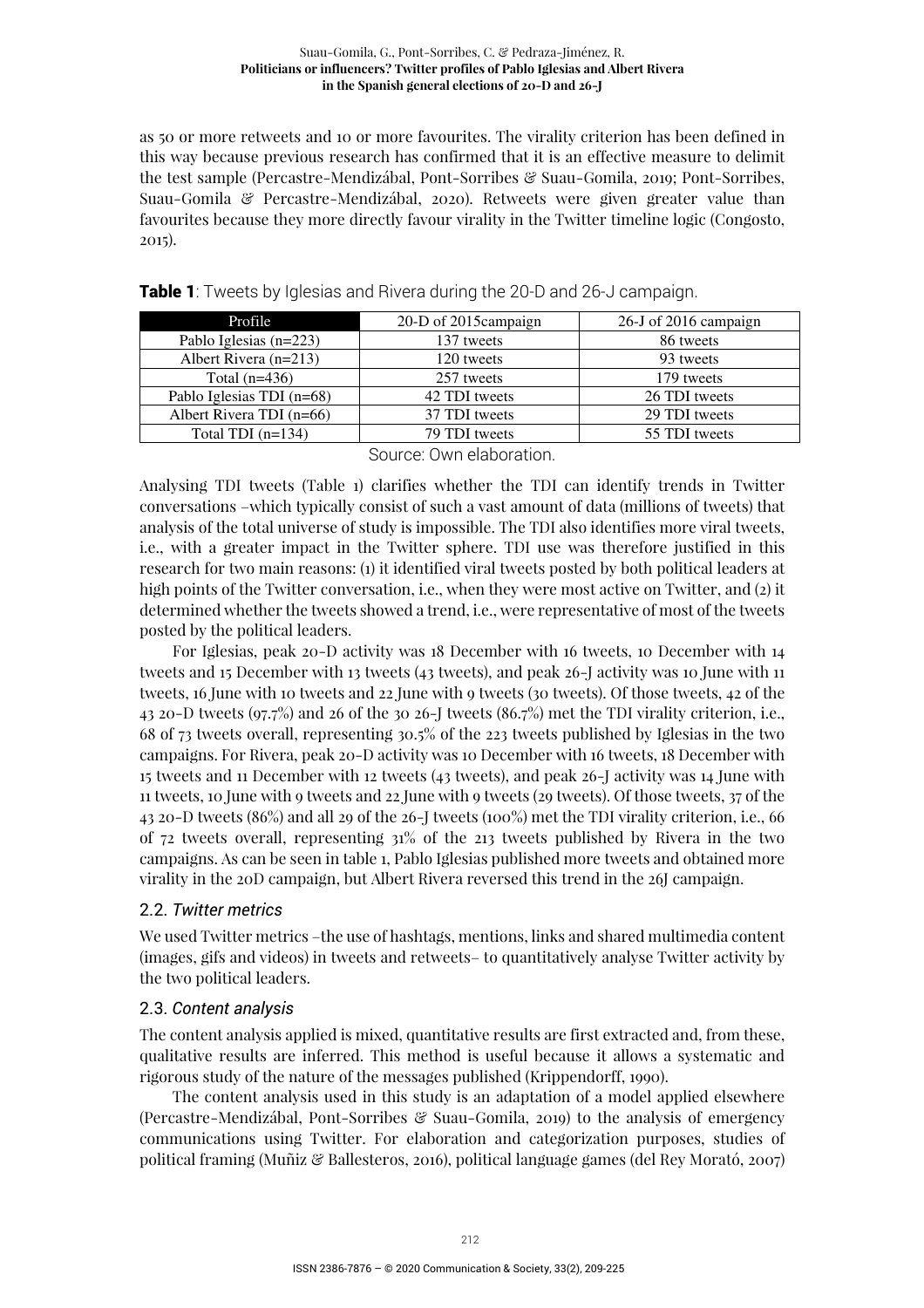and the functions of political tweets (López-Meri, Marcos-García & Casero-Ripollés, 2017) were also taken into account.

The categories of content analysis are: **Informative**: electoral programme information. **Emotional**: emotional connection with potential voters. **Self-promotion**: promotion of campaign events, candidate media appearances, etc. **Counter-propaganda**: criticism of political adversaries, distinguishing between direct and indirect counter-propaganda: direct is when the recipient of the criticism is mentioned (whether or not using  $\omega$ ), and indirect is a non-explicit reference, although the informed potential voter usually knows who is referred to. **Victory construction**: claims in relation to positive polls and victory and calls for tactical voting, often using sports and war metaphors. **Coherence**: coherent and consistent ideological and political messages. **Incoherence**: contradictory ideological and political messages.

Based on the categorization proposed by Mazzoleni (2010) the topics are classified as follows: **Political issues**: more abstracts and ideological political issues**. Policy issues**: specific administrative problems and issues. **Personal issues**: personal aspects of a politician's life. **Campaign issues**: campaigns topics such as: media coverage, events, incidents, polls, etc.

#### 3. Results

#### 3.1. *Results both elections campaigns*

Iglesias and Rivera made very similar but relatively little use of hashtags during 20D election campaign. In 26J election campaign, Rivera posted significantly more tweets with hashtags  $(64%)$  than in 20D (39%) and Iglesias posted even fewer tweets with hashtags in 26-J (27%) than in 20D  $(33.5\%)$ .

To determine how hashtags were used (especially in relation to the media), they were classified as campaign, counter-campaign, victory construction, media, emotional, informative, participation/mobilization, personal, programme/promises, management achievements, ephemeris and other.

Following this categorization, it can be stated that both political leaders varied their use of hashtags in elections campaigns. However, in the case of Rivera campaign hashtags were the most used in the two periods studied, while in the case of Iglesias, campaign hashtags were the most used in 20D but the emotional ones were most used in 26J. In the case of Pablo Iglesias in the 20D campaign, the use of the hashtag #VistalegreNaranja predominates.

In 20D election campaign, both political leaders made significantly different use of hashtags. While both used hashtags – such as #ConLaPepaPodemos (Iglesias) and #VistalegreNaranja (Rivera) – to promote their campaigns, they did so in different proportions (30% Iglesias and 48% Rivera). Iglesias's second most used hashtag (16%) was #Gracias1978Hola2016 (referring to constitutional reform), while Rivera's second most used hashtags (33%), referring to participation/mobilization, #YoVotoaAlbert and #AlbertResponde. Other important differences were the greater use of emotional, countercampaign and victory construction hashtags (e.g., #PodemosRemontada) by Iglesias, and Rivera's greater use of informative hashtags (e.g., #InnovacionCs).

In relation to media hybridization in 20D –via hashtags such as #7DelDebateDecisivo, #Los5Responden and #PabloIglesiasenCOPE– hashtag use by both politicians was minimal (11% Iglesias and 7% Rivera). In other words, the 20-D campaign was featured by a low degree of media hybridization via hashtags.

In 26J election campaign, Iglesias used four main categories of hashtags –emotional (31%), participation/mobilization (22%), campaign (18%) and media (17%). Some examples of the four major categories of hashtags used by Iglesias were: #LaSonrisaDeLaAbuela (emotional), #VotoPorTi26J (participation and mobilization), #UnidosPodemos (campaign), and #26segNobastan (media). In contrast, Rivera (Figure 10) mostly used campaign hashtags (60%)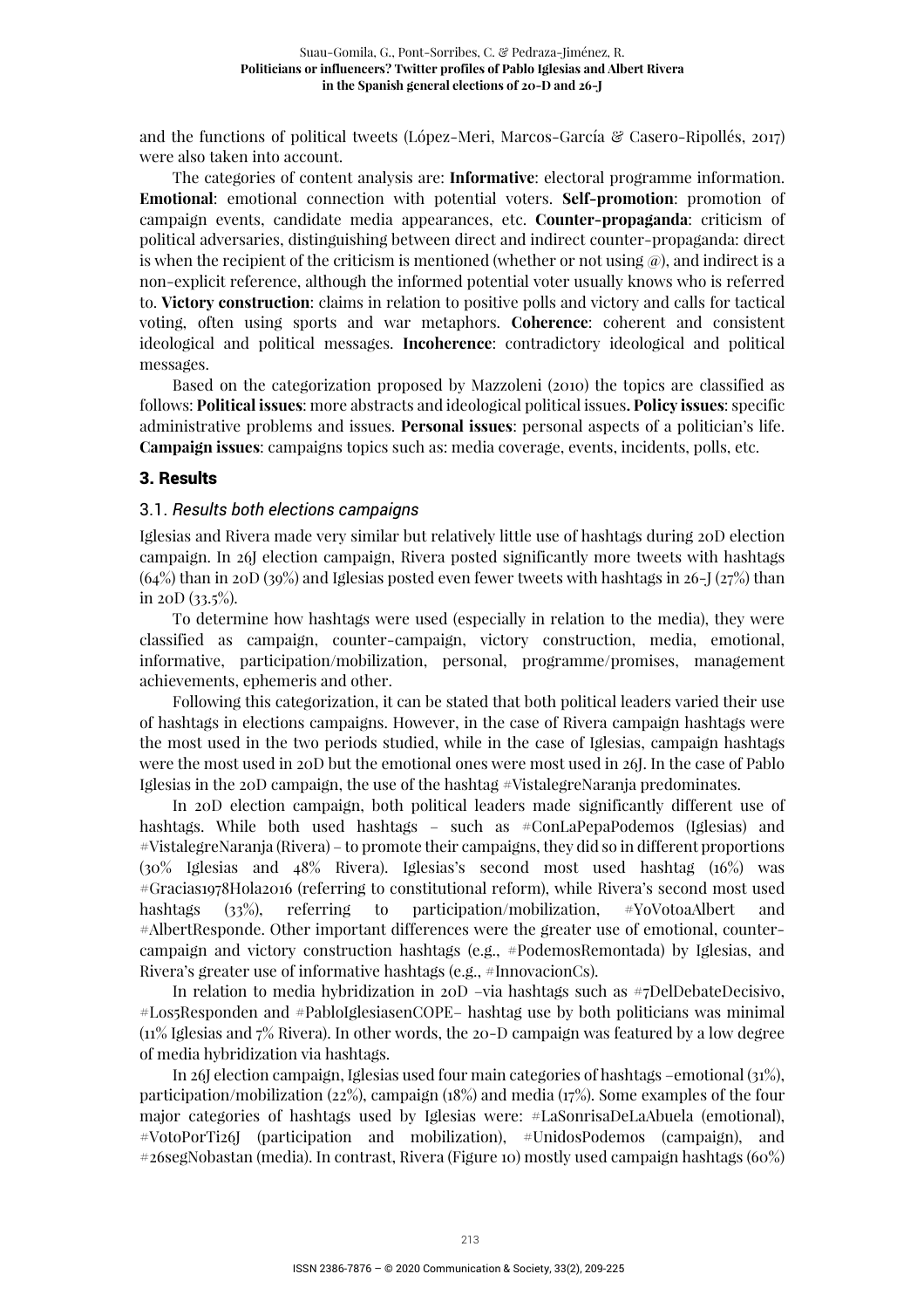$-e.g.,$  #CambioaMejor and #CsConLaRoja– followed at a distance by media hashtags (13%) –e.g., #ObjectiveDebate26J and #AlbertRiveraEH.

In summary, clear differences in hashtag use by Iglesias and Rivera in the two campaigns. Rivera mostly focused on campaign hashtags in both campaigns, using his campaign's own slogans as hashtags in 26J in particular. In contrast, Iglesias appealed directly to Twitter users more in 26-J, whether in the emotional sense or to mobilize them, and focused less on campaigning, programme/promises and victory construction than he did in 20-D.

In 20D election campaign Iglesias used mentions in tweets (69 with and 68 without) more intensively than Rivera (42 with and 78 without), and especially in terms of multiple (three or more) mentions, posting, for instance, six tweets with three mentions, four tweets with four mentions and one tweet with six mentions, compared to Rivera's two tweets with three mentions. In total Iglesias posted 51% of his tweets with mentions and used 114 mentions overall, whereas the equivalent figures for Rivera were 35% and 56.

In 26J election campaign both leaders made even less use of this discursive resource: Iglesias went from 51% use in 20-D to 43% use in 26-J, while Rivera went from 35% use in 20- D to 36% use in 26-J. Rivera used more than one mention in 36% of his tweets with mentions, whereas for Iglesias the corresponding figure was 43%.

In 20D election campaign, the most used type of mention was endogamic, i.e., a call out to their own party members/coalition partners (Iglesias 51% and Rivera 55%). The second most frequent type of mention, with similar percentages (35% Iglesias and 39% Rivera) was the media, indicating a higher degree of media hybridization than was the case for hashtags (although still less than 50%). The remaining actors (culture, sport, academic, other politicians, etc.) were only mentioned sporadically, rarely accounting for more than 10% of mentions.

In 26-J both politicians mention the media overall very much the same as in 20-D, indicating a medium degree of media hybridization using mentions (under 50% for both leaders). However, while the percentage for Rivera in both campaigns was 39%, for Iglesias, the percentage increased from 35% to 43%. In relation to endogamic use of mentions, Iglesias reduced this substantially from 52% in 20-D to 35% in 26-J, whereas Rivera largely maintained the endogamy  $(55\% \text{ in } 20 - D \text{ and } 52\% \text{ in } 20 - J)$ .

The use of links was another Twitter metric that signaled media hybridization as well as the informative use made by both politicians of their Twitter profiles. In 20D election campaign, the use of links was residual; Iglesias shared links in just 38% of his tweets, while Rivera did so in just 23% of his tweets. As for multimedia content (videos, images and gifs), the two leaders made relatively intensive use of this kind of content, as a way to overcome the character limit in Twitter (Iglesias 55% and Rivera 50% of tweets).

In 26J, Iglesias and Rivera used links in 21% and 15% of tweets, respectively, reflecting less use than in 20-D. The low use of links shows that neither leader expanded on information nor interacted with the media using this hypertextual device. The use of multimedia content, there was a general increase in its use in 26-J compared to 20-D: Iglesias and Rivera included this type of content in 53% and 71% of tweets, respectively. Individually, there was a slight decrease in use by Iglesias (55% in 20-D) and a significant increase in use by Rivera (50% in 20- D).

In relation to the significance of the message, in 20D election campaign, self-promotion tweets were widely used –especially by Iglesias (55%, compared to Rivera 36%)– followed by emotional tweets (16% Iglesias and 18% Rivera). Regarding the self-promotion tweets, eight tweets (18.6%) by Rivera and 18 tweets (23.7%) by Iglesias drew attention to media appearances, i.e., interactions with traditional media. Informative tweets regarding election programmes and political proposals accounted for 14% of tweets by Rivera and only 1% by Iglesias, while both leaders posted counter-propaganda tweets in similar proportions (10% Iglesias and 13% Rivera).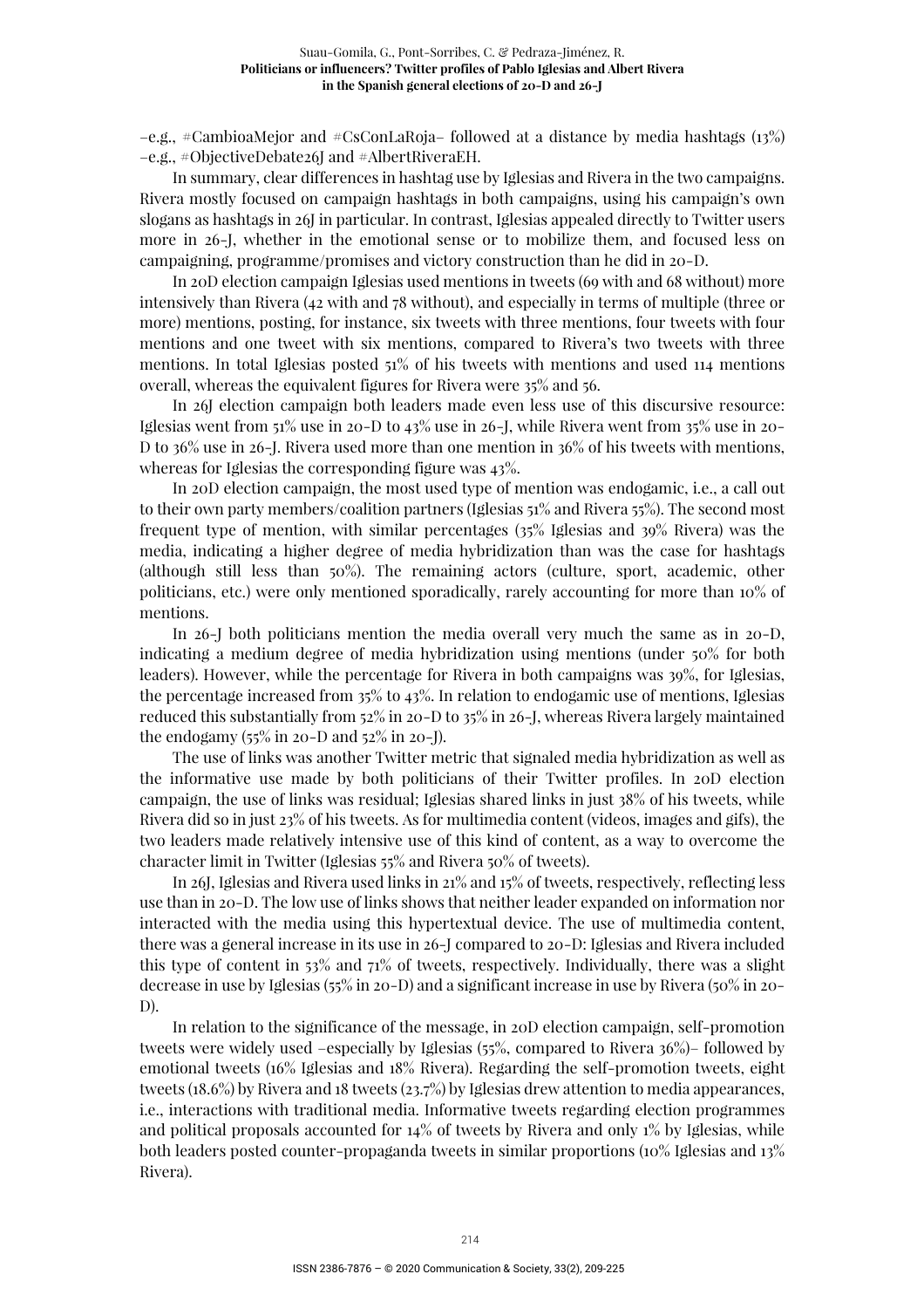In 26J also predominance self-promotional tweets, while emotional messages were also important for both politicians (29% Iglesias, 22% Rivera). For Iglesias, other important messages reflected ideological coherence and victory construction, and, for Rivera, counterpropaganda, in the form, mainly, of criticisms of Podemos and the PP. In the case of selfpromotional messages, Iglesias and Rivera used 29.4% and 32.5%, respectively, of the corresponding tweets (10 and 13, respectively) to connect with the media. This represented an increase in 26-J of 5.7 percentage points for Iglesias and 13.9 percentage points for Rivera. As for informative messages, for Rivera these were reduced by 7 percentage points, while for Iglesias they were increased by 5 percentage points. The two politicians used relatively few of their tweets to provide information on their electoral programmes.

Counter-propaganda tweets were mainly focused on the ruling PP, but in Rivera's case we found significant differences in his strategy between 20D and 26J. In 20D, Iglesias focused his criticisms (72%) mainly on the then government (the PP and President Mariano Rajoy). The PSOE, its main ideological competitor, received 22% of his criticisms and the monarchy 6%. For Rivera, while criticism was more wide-ranging and included Podemos (9%) and the Basque independence party Bildu (4%), it also focused mostly on the PP and Rajoy (59%) and the PSOE and its leader Pedro Sánchez (28%).

In 26J, the pattern for Iglesias was similar to that of 20-D with 62% of criticisms directed at the PP (70% with the 8% directed at Rajoy), followed by the PSOE (15%), compared to 61% (72%, including Rajoy) and 22%, respectively, in 20-D. The pattern for Rivera was significantly different, in 20-D, the most criticized parties by Rivera were the PP (and Rajoy, 59%) and the PSOE (23%). In 26-J, these percentages dropped to 26% and 7%, respectively, attributable, in the case of the PSOE, to the attempt to form a government together. In 26-J Rivera changed tack and very predominantly criticized Podemos ( $36\%$  in  $26$ -J  $-42\%$  with the 6% directed at Iglesias– compared to 9% in 20-D), probably because, unexpectedly, polls indicated that Podemos would obtain more votes and seats than Ciudadanos.

In 20D, Rivera interacted more with the Twitter community than Iglesias. While 75% of his tweets were original tweets,  $24\%$  were responses to tweeters and  $1\%$  were quotes, whereas the equivalent figures for Iglesias were 98% original tweets and just 2% responses. In 26J Iglesias interacted more with users than in 20-D: responses to tweeters and retweets represented 20% and 1% of all his 26-J tweets. He also interacted with users far more than Rivera, whose interactions with users were less in 26-J (8% of tweets) than in 20-D.

In both elections campaign the topics focused about own campaign was predominated (with percentages above 50% in all cases). In general, in terms of Twitter use, therefore, Iglesias' use was more emotional while Rivera's use was more political. There are two main differences between the two leaders. Firstly, Iglesias posted more on personal topics, 6% and 16%, compared to 2% and 1% for Rivera. Secondly, Rivera focused more on ideological/political issues, 11% and 22%, compared to 7% and 13% for Iglesias.

In 26-J as in 20-D Iglesias achieved greater dissemination of his messages than Rivera. Iglesias also achieved far greater virality with his  $26 - J$  tweets (1,181 retweets and 1,569 favourites) than with his 20-D tweets (633 retweets and 796 favourites), while the opposite happened with Rivera (473 retweets and 544 favourites in 26-J, compared to 535 retweets and 495 favourites in 20-D).

#### 3.2. *TDI results*

TDI results compared to overall results for both election campaigns clarified whether the TDI was a valid approach to capturing global conversation trends.

Table 2 indicate that the TDI reliably reflected the fact that use of hashtags by both leaders in both campaigns was residual.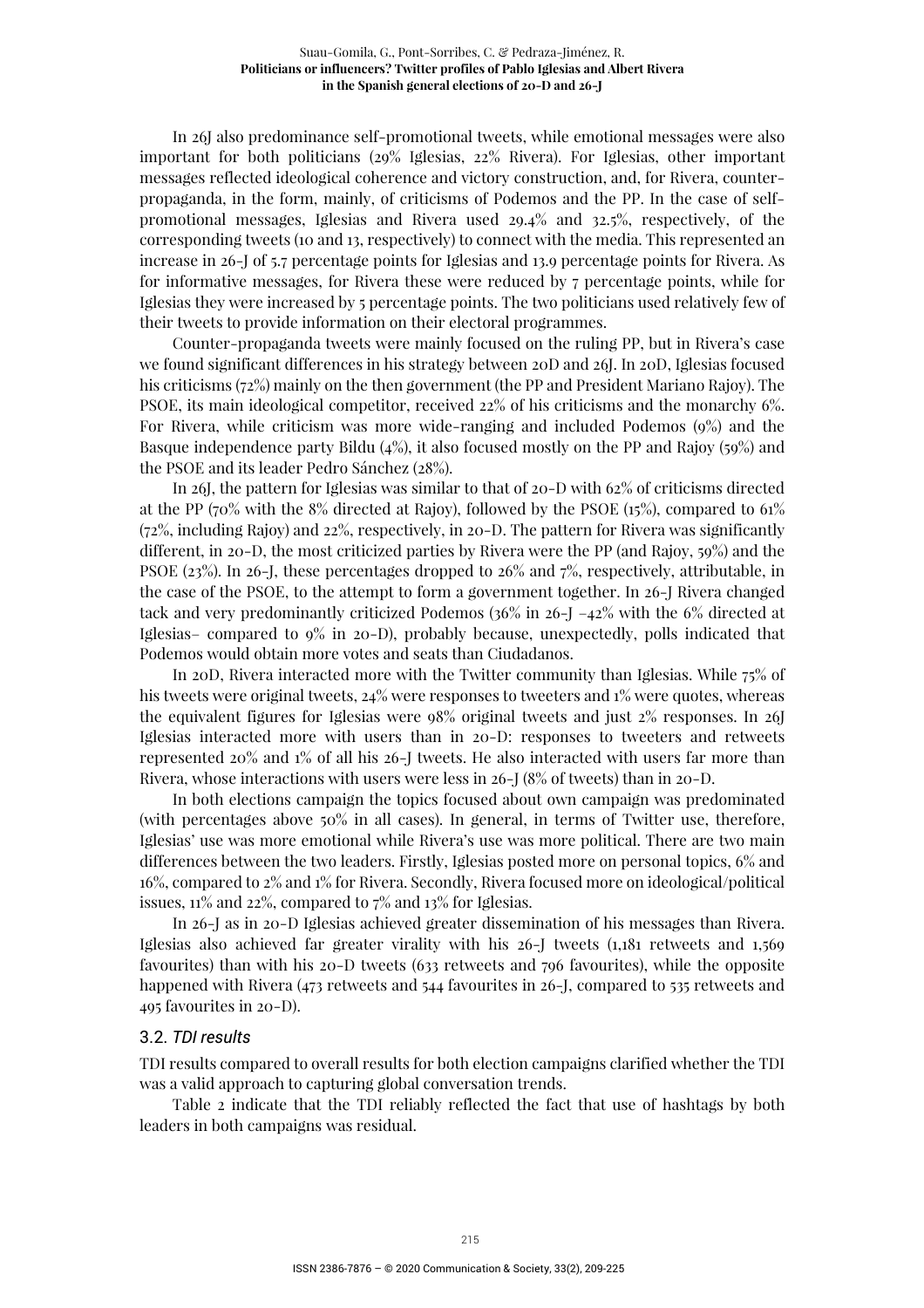#### Suau-Gomila, G., Pont-Sorribes, C. & Pedraza-Jiménez, R. **Politicians or influencers? Twitter profiles of Pablo Iglesias and Albert Rivera in the Spanish general elections of 20-D and 26-J**

| Profiles               | Tweets with hashtags | Tweets without hashtags |
|------------------------|----------------------|-------------------------|
| Pablo Iglesias 20D     | $32\%$               | 68%                     |
| Pablo Iglesias 20D TDI | 36%                  | 64%                     |
| Albert Rivera 20D      | $37\%$               | 63%                     |
| Albert Rivera 20D TDI  | 41%                  | 59%                     |
| Pablo Iglesias 26J     | 24%                  | 76%                     |
| Pablo Iglesias 26J TDI | 31%                  | 69%                     |
| Albert Rivera 26J      | 52%                  | 48%                     |
| Albert Rivera 26J TDI  | 55%                  | 45%                     |

Table 2: TDI and hashtags use by Iglesias and Rivera in both electoral campaigns.

Source: Own elaboration.

The TDI accurately captured the overall use of hashtags in 20-D and 26-J, reflecting an increased TDI use of hashtags by both politicians of several percentage points (7 percentage points for Iglesias and 3 percentage points for Rivera in 26-J and 4 percentage points each in 20-D).

Table 3 show that the hashtag type used also broadly reflected global conversation trends, especially for the most used categories.

**Table 3:** TDI and overall hashtag types most used by Iglesias and Rivera in the 20-D and 26J campaigns.

| Pablo Iglesias 20D | Pablo Iglesias 20D | <b>Albert Rivera 20D</b>  | <b>Albert Rivera 20D</b> |
|--------------------|--------------------|---------------------------|--------------------------|
|                    | TDI                |                           | TDI                      |
| Campaign 30%       | Campaign 33%       | Campaign 48%              | Participation 80%        |
| Programme 16%      | Participation 33%  | Participation 33%         | Campaign 20%             |
| Participation 14%  | Emotional 20%      | Media 7%                  |                          |
| Pablo Iglesias 26J | Pablo Iglesias 26J | <b>Albert Rivera 26.I</b> | <b>Albert Rivera 26J</b> |
|                    | TDI                |                           | TDI                      |
| Emotional $31\%$   | Media $45\%$       | Campaign 60%              | Campaign 52%             |
| Participation 22%  | Emotional 33%      | Media 13%                 | Media 29%                |
| Campaign 18%       | Participation 11\% | Other $12\%$              | Other $19\%$             |
| Media 18%          | Campaign $11\%$    |                           |                          |

Source: Own elaboration.

Over and above percentage differences arising from the significant reduction in the sample, the TDI reflects that, for both politicians, the most used hashtags were campaign and participation/mobilization in 20-D (Table 3), approximately reflecting the global conversation trend. The biggest differences between the global and TDI results were, firstly, that for Iglesias, hashtags reflecting programme/promises became less relevant in the TDI, whereas emotional hashtags acquired greater prominence, and that, for Rivera, media became less relevant in the TDI, whereas participation/mobilization hashtags became more important. For the 20-D campaign, therefore, hashtag use reflected not so much a desire to connect with the media, but to mobilize the electorate and generate a conversation around the campaigns. In the 26-J campaign, a similar trend is observed, with some differences, especially in relation to Iglesias. While, for Rivera in 26-J, the order is the same with similar percentages (the biggest difference is 16 percentage points in the case of media hashtags), for Iglesias – although the global trend is also broadly reflected in the TDI – the greatest differences are an increase in media hashtags (by 27 percentage points) and a decrease in participation/mobilization hashtags (by 11 percentage points) in the TDI.

Table 4 suggest that there were no major differences in the use of mentions, indicating that the TDI was representative of the global conversation trend.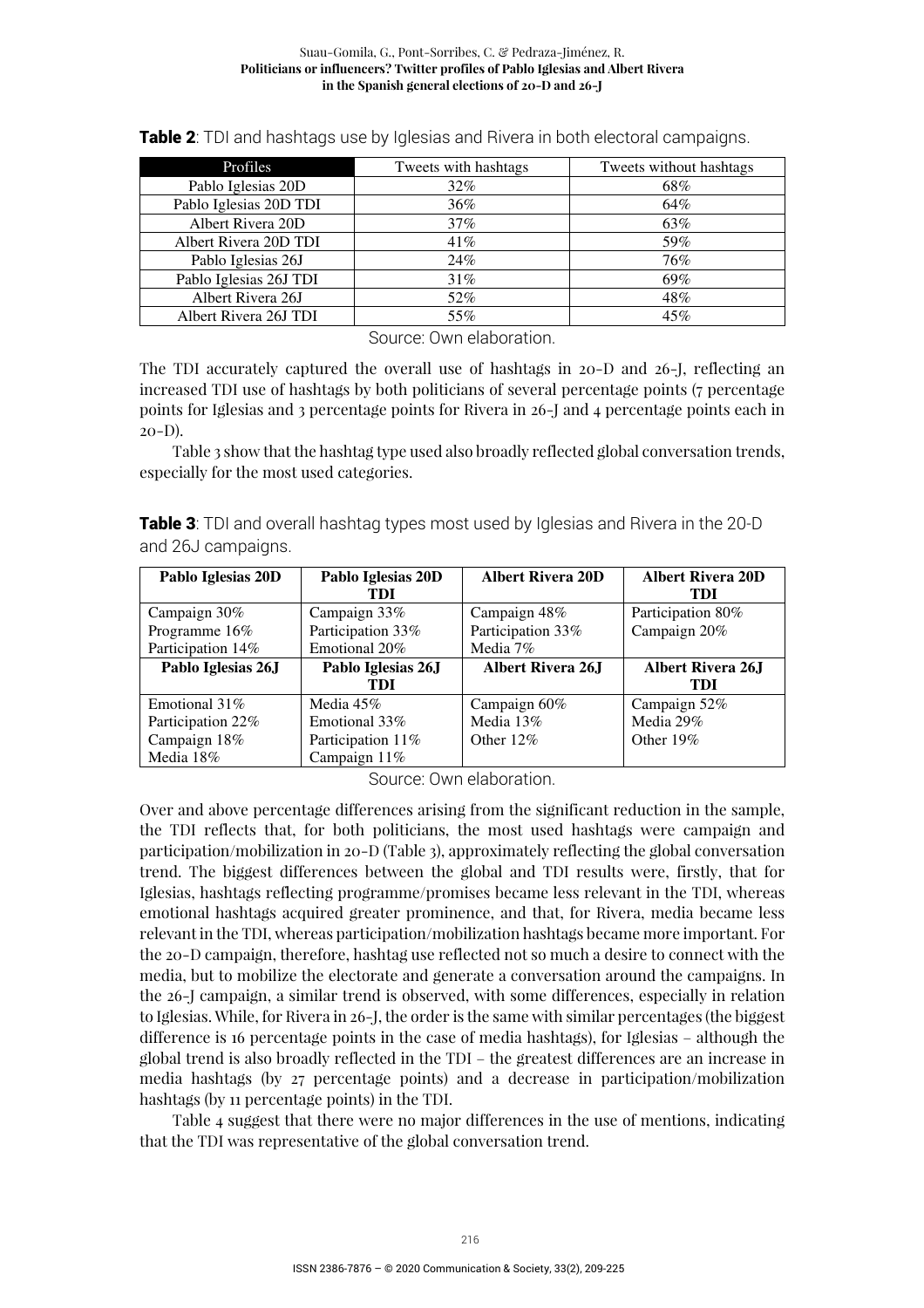Table 4: TDI and overall use of mentions by Iglesias and Rivera in both electoral campaigns.

| <b>Profile</b>         | <b>Tweets with mentions</b> | <b>Tweets without mentions</b> |
|------------------------|-----------------------------|--------------------------------|
| Pablo Iglesias 20D     | 51%                         | 49%                            |
| Pablo Iglesias 20D TDI | 48%                         | 52%                            |
| Albert Rivera 20D      | 35%                         | 65%                            |
| Albert Rivera 20D TDI  | $32\%$                      | 68%                            |
| Pablo Iglesias 26J     | 43%                         | 57%                            |
| Pablo Iglesias 26J TDI | 50%                         | 50%                            |
| Albert Rivera 26J      | 36%                         | 64%                            |
| Albert Rivera 26J TDI  | 31%                         | 69%                            |

Source: Own elaboration.

Table 5 refer to the content analysis and show a high degree of similarity between overall results and the TDI results, most especially in the TDI of 26-J compared to the TDI of 20-D.

**Table 5:** Content analysis: TDI and overall political message significance and issues addressed in both campaigns.

| <b>Significance of the Political Message</b> |                      |                                         |                          |
|----------------------------------------------|----------------------|-----------------------------------------|--------------------------|
| Pablo Iglesias 20D                           | Pablo Iglesias 20D   | <b>Albert Rivera 20D</b>                | <b>Albert Rivera 20D</b> |
|                                              | TDI                  |                                         | TDI                      |
| self-promotion 55%                           | self-promotion 64%   | self-promotion 36%                      | self-promotion 33%       |
| emotional 16%                                | emotional 14%        | emotional 18%                           | informative 24%          |
| coherence 12%                                | victory construction | informative 14%                         | victory construction     |
| counter-propaganda                           | 10%                  | counter-propaganda                      | $16\%$                   |
| 10%                                          | counter propaganda   | 13%                                     | emotional 8%             |
|                                              | 7%                   |                                         |                          |
| Pablo Iglesias 26J                           | Pablo Iglesias 26J   | <b>Albert Rivera 26J</b>                | <b>Albert Rivera 26J</b> |
|                                              | TDI                  |                                         | TDI                      |
| self-promotion 40%                           | emotional 35%        | self-promotion 42%                      | self-promotion 56%       |
| emotional 29%                                | self-promotion 27%   | counter-propaganda                      | counter-propaganda       |
| coherence 10%                                | coherence 12%        | 26%                                     | 35%                      |
| counter-propaganda                           | counter-propaganda   | emotional 22%                           | emotional 6%             |
| $9\%$                                        | 11%                  | informative 7%                          | informative 3%           |
|                                              |                      | Issues addressed in electoral campaigns |                          |
| Pablo Iglesias 20D                           | Pablo Iglesias 20D   | <b>Albert Rivera 20D</b>                | <b>Albert Rivera 20D</b> |
|                                              | TDI                  |                                         | TDI                      |
| campaign 82%                                 | campaign 91%         | campaign 74%                            | campaign 73%             |
| political 7%                                 | personal 7%          | policy 13%                              | policy 24%               |
| personal 6%                                  | political 2%         | political 11%                           | political 3%             |
| Pablo Iglesias 26J                           | Pablo Iglesias 26J   | <b>Albert Rivera 26J</b>                | <b>Albert Rivera 26J</b> |
|                                              | TDI                  |                                         | TDI                      |
| campaign 52%                                 | campaign 65%         | campaign 61%                            | campaign 55%             |
| policy 19%                                   | policy 23%           | political 22%                           | policy 28%               |
| personal 16%                                 | political 12%        | policy 16%                              | political 17%            |

Source: Own Source: Own elaboration.

For Iglesias in 20-D, variations were small: the greatest change was the loss of relevance of coherence tweets in favour of victory construction tweets in the TDI. In contrast, for Rivera in 20-D, variations were greater: the most important difference was that counter-propaganda tweets lost importance in favour of victory construction tweets in the TDI. Note also how, according to the TDI, informative tweets increased whereas emotional tweets decreased in relation to the global conversation. For both politicians it was significant that victory construction tweets, which aim to generate a bandwagon effect (from poll data, for instance),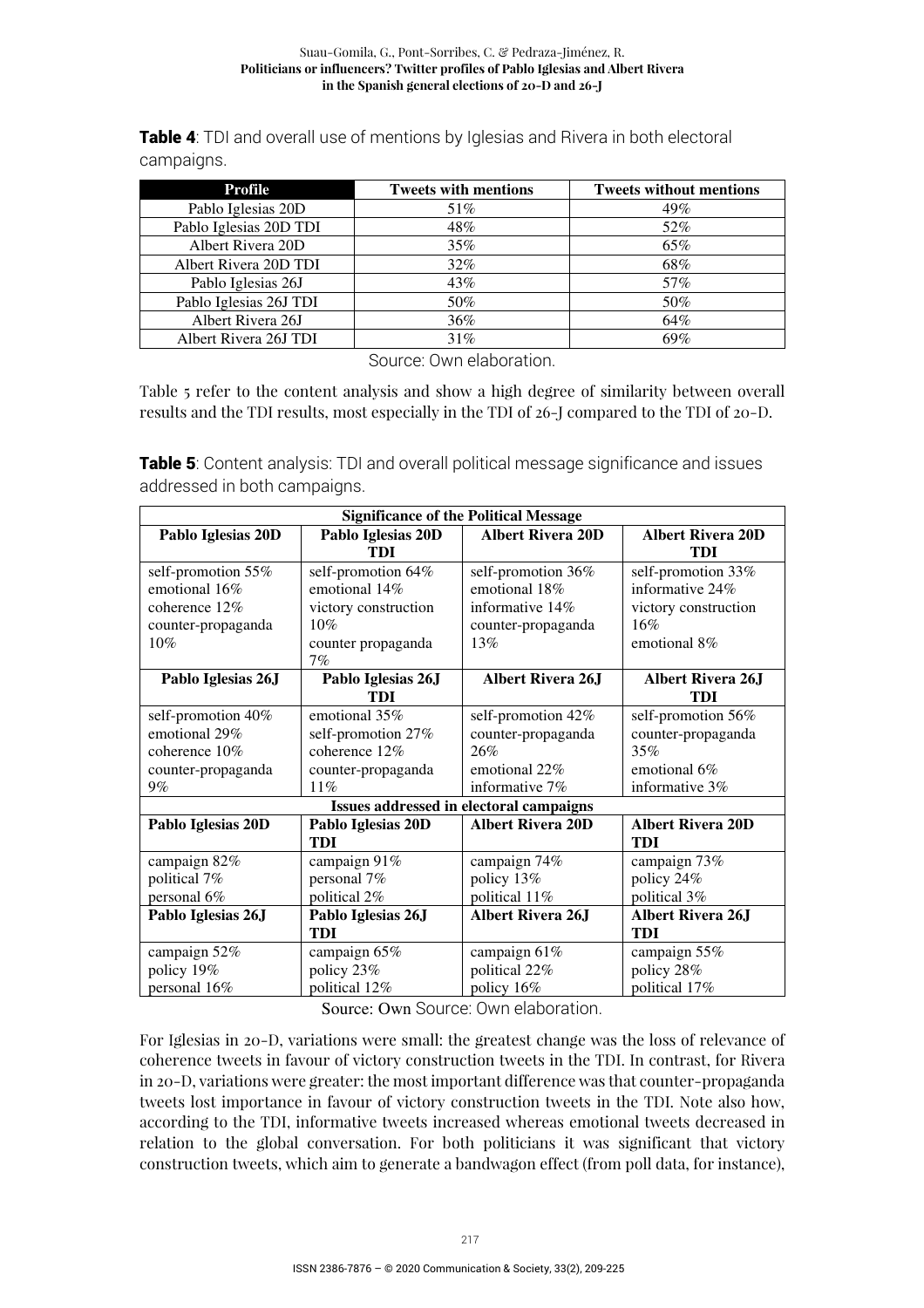had greater relevance in the TDI. This responded to a communicative strategy that sought to position these messages at high points of the conversation in Twitter. Notable in the case of Rivera was the higher position of informative tweets than emotional tweets in the TDI (a divergence from his campaign as a whole), which suggests tactically inserting electoral proposals at moments of greatest Twitter activity. As for 26-J, the only important difference was the lower use of self-promotional tweets and greater use of emotional tweets by Iglesias in the TDI.

In relation to the issues addressed during the electoral campaigns, the 20-D results for the campaign and the TDI were very similar, with the main difference lying in a TDI increase in personal messages and reduction in political messages by Iglesias. The opposite pattern was evident in 26-J for Iglesias, as personal issues lost relevance in favour of political issues. As for Rivera in 26-J, in comparison to the overall campaign, he tweeted more on policy issues than on political issues in the TDI.

#### 4. Discussion

## 4.1. *The political leaders analyzed interacted little in both electoral periods with other profiles through Twitter resources (hashtags, mentions and links)*

Pablo Iglesias and Albert Rivera used hashtags, mentions and links in the 20D campaign in the following percentages, hashtags: 32% Iglesias and 37% Rivera; mentions: 51% Iglesias and 35% Rivera; links: 38% Iglesias and 23% Rivera. In the 26J campaign, the use of these interactions decreased to the following percentages, hashtags: 24% Iglesias and 52% Rivera; Mentions: 43% Iglesias and 36% Rivera; links: 21% Iglesias and 15% Rivera.

This general decrease in the management of interactive elements (with the exception of the use of hashtags by Rivera that increases in the 26J) shows that political leaders did not actively seek interaction with other users and, nor, to back the conversation campaign through the active and intensive purpose of own hashtags.

In relation to multimedia content, there is a slight decrease in use in the case of Iglesias from 55% in 20D to 53% in use in 26J, but its handling increases significantly in the case of Rivera of 50% of use in 20D at 61% utilization in 26J. These results highlight the importance of the audiovisual content on Twitter that, as can be seen, was widely used by both political leaders in the two electoral campaigns analyzed, in all cases in a percentage equal to or greater than 50% of usage.

# 4.2. *The degree of media hybridization increases in the electoral campaign of 26J in relation to that of 20D*

In both electoral campaigns the degree of hybridization is medium, although, less than 50% in all cases, however, this increases in the 26J campaign. In the 20D Iglesias campaign he made 35% of media mentions and Rivera 39% of these mentions. In 26J Iglesias makes 43% of media mentions and Rivera maintains the same 39% of media mentions. In relation to Iglesias hashtags, he goes from using media labels in 11% of his tweets in 20D to 17% in 26J, while Rivera went from 7% of use in 20D to 13% of use in 26J. These results show that there is an incipient and growing trend towards hybridization between new and old media in "emerging politics." This result is consistent with that obtained by López-Meri, Marcos-García and Casero-Ripollés (2017).

Traditional media continued to be relevant in online political conversations. Political leaders interacted with the media in particular when they or prominent members of their party participated in television debates or appeared in widely broadcast programmes. In both campaigns, Iglesias and Rivera interacted mainly with television channels in the Atresmedia group (La Sexta and Antena 3), as these were the channels that broadcast the more decisive debates.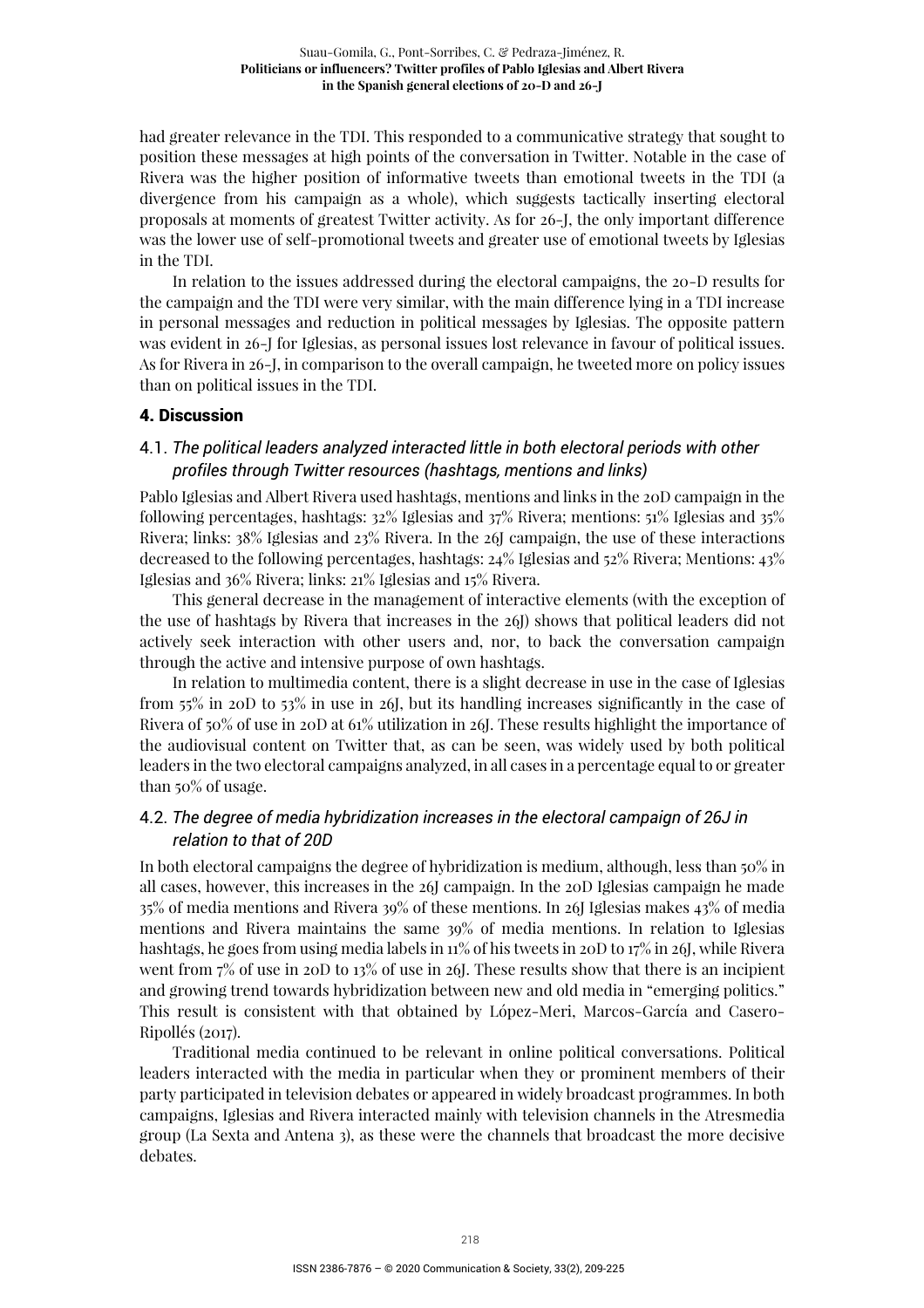### 4.3. *The links were barely used in both electoral campaigns by political leaders*

The use of links was very low in both electoral campaigns, so much so that Pablo Iglesias has the highest percentage of use in the 20D campaign using links in 48% of his tweets and Rivera has the lowest in 26J with a use of links in 15% of your messages.

This shows that Twitter is not conceived by political leaders as a space in which to inform users about concrete measures, possible electoral pacts, etc. Therefore, rarely expand the information contained in the 140 characters of Twitter with links to interviews explaining these issues, or the electoral program of his party among others. It is significant that both leaders used the links more in the 20D campaign than in the 26J campaign, which demonstrates that this informative will of their Twitter profiles was lower in the second election campaign.

# 4.4. *Self-promotional, emotional, coherence and counter-propaganda tweets predominated*

In both campaigns, self-promotional tweets were the most prominent type of tweets by both political leaders, followed by emotional tweets by both leaders in 20-D and by Iglesias in 26- J. Coherence tweets took third place for Iglesias in both electoral campaigns, whereas counter-propaganda tweets took second place for Rivera in 26-J. The Twitter strategy of both leaders was fundamentally to disseminate self-promotional content on rallies, media appearances, etc. and to seek emotional connections with potential voters, i.e., they played what del Rey Morató (2011) called the 'niceness game.' The main difference between the two leaders was that Iglesias posted coherence tweets that ideologically positioned Podemos and reinforced its image as representing the left in Spain, whereas Rivera used Twitter more as a means to criticize his political adversaries, most especially, Podemos, which unexpectedly surged ahead in the polls for 26-J; his criticisms of the PSOE were less than in 20-D because of an attempt to form a government between these two parties.

# 4.5. *Rivera's dissemination in 20-D of specific electoral proposals on behalf of Ciudadanos was the high point of the Twitter conversation*

Informative messages that transmitted concrete electoral proposals were infrequently posted by either politician. The TDI revealed, however, that in 20-D Rivera achieved great visibility for Ciudadanos' electoral proposals in tweets representing 24% of all his tweets (contrasting with just  $3\%$  for 26-J).

# 4.6. *Iglesias consistently focused his criticisms on the PP in both campaigns, whereas Rivera switched his focus from the PP in 20-D to Podemos in 26-J*

Iglesias maintained the same strategy of focusing mainly on the PP, then in government, in counter-propaganda tweets in both campaigns (61% and 62% of critical tweets in 20-D and 26-J, respectively), followed by the PSOE (22% and 15% of critical tweets in 20-D and 26-J, respectively), which was competing for a similar pool of leftwing voters as Podemos. Rivera, in contrast, changed tack remarkably from 20-D to 26-J. In 20-D, like Iglesias, he also mainly focused on the governing PP, secondly on the PSOE (50% and 23% of his critical tweets, respectively) with which Ciudadanos was competing for second place in the polls (the PSOE was just slightly ahead) and, thirdly on Podemos (9% of critical tweets), which was polling just behind Ciudadanos. In 26-J, however, Podemos became the main target of Rivera's criticisms (36% of his critical tweets) –as the election results of 20-D revealed that party to have obtained more votes and seats than Ciudadanos– followed by the PP and, at a distance, by one of the most representative mayors from the Podemos environment, Ada Colau (24% and 9% of critical tweets, respectively). Finally, Rivera's reproaches of the PSOE dropped to 7% of his counter-propaganda tweets in  $26$ -J (compared to  $23\%$  in  $20$ -D), as a consequence of (ultimately unsuccessful) talks to form a coalition government with the PSOE.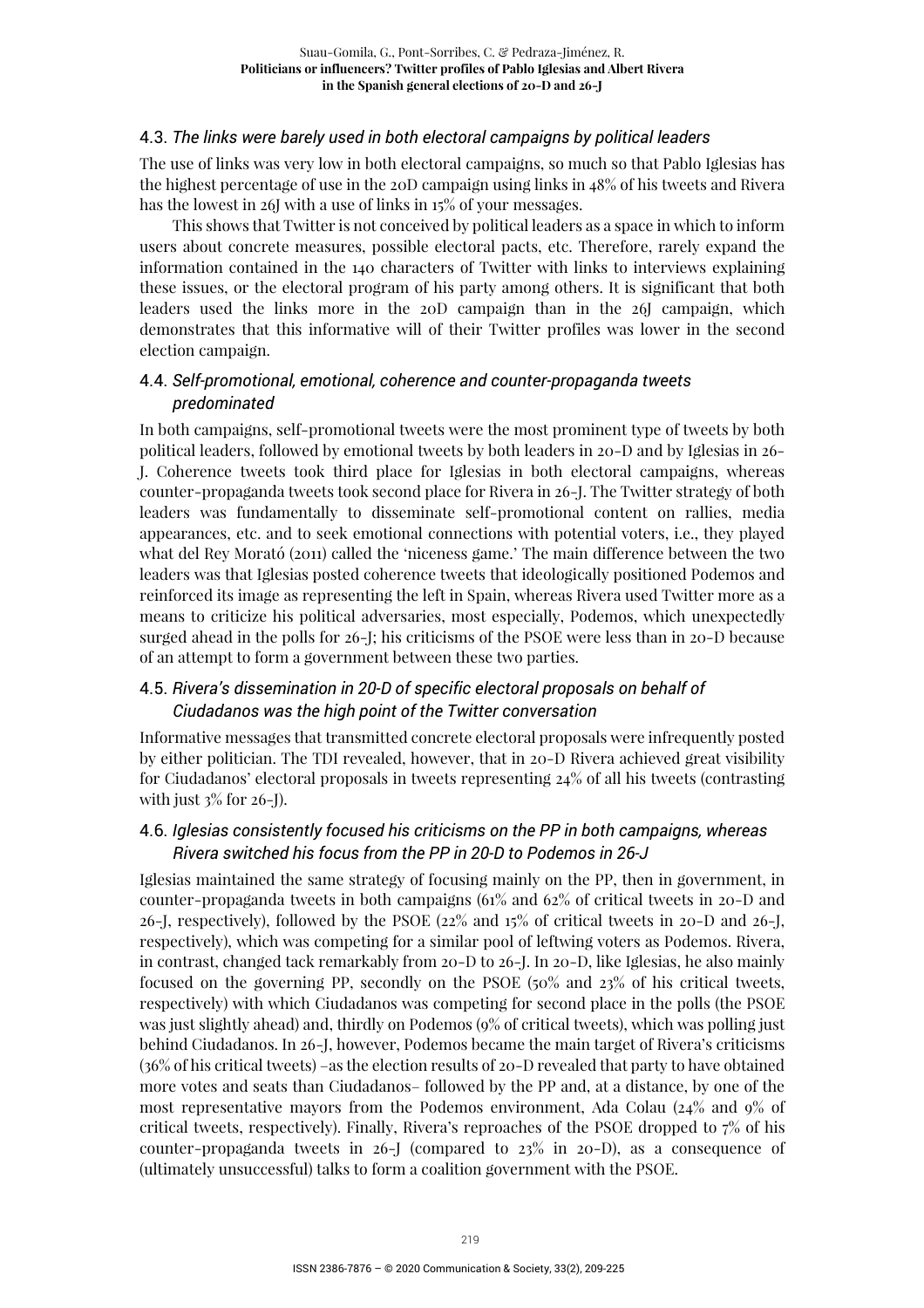# 4.7. *The campaigns themselves were the predominant tweet topics*

Campaign rallies, media appearances, events and incidents (e.g., the attack on Ciudadanos militants in Vallecas (Madrid) in 26-J and on Rajoy in 20-D) were the most tweeted themes of both political leaders in both campaigns: in 20-D, Iglesias 82% and Rivera 74%, and in 26-J, Iglesias 52% and Rivera 61%. The main difference between the two leaders was that Iglesias tweeted about more personal issues (6% in 20-D and 16% in 26-J), e.g., family, campaign backstage events, etc.; in other words, Iglesias used his own media figure to interact with people through Twitter. Rivera disseminated more political content reflecting both ideological positioning and proposals on how to address policy issues. However, most especially he increased ideological tweets significantly in 26-J (22%, compared to 11% in 20-D).

# 4.8. *While neither Iglesias nor Rivera conducted campaigns focused on themselves as personalities, Iglesias shared more personal content than Rivera*

The conversation of both politicians in Twitter was more emotional-ideological than rationalpolitical, as the focus was fundamentally on campaign issues that had self-promotional, emotional, coherence and counter-campaign implications. Within that emotional-ideological framework, however, communicative strategies in neither case dealt with the leader as a celebrity. While Iglesias shared more personal content with his followers, he only did so in 6% and 16% of tweets in 20-D and 26-J, respectively, while for Rivera, these percentages were 2% and 1%, respectively. Those results suggest that Twitter was used as a platform for horizontal electoral marketing purposes, where an immediate and emotional impact was sought over and above exchanges of a rational and reflective nature with users. Furthermore, the results indicate that the leadership style of Iglesias in Twitter was more personal than that of Rivera in both campaigns.

# 4.9. *Tweets were fewer but interaction was greater in 26-J compared to 20-D*

Both leaders overall were less active in Twitter in 26-J than in 20-D (as can be seen in Table 1) but responded more to users in 26-J compared to 20-D. However, the trend was different for each leader; for Iglesias, 2% and 20% of tweets were responses in 20-D and 26-J, respectively, while for Rivera, the corresponding percentages were  $24\%$  and  $8\%$  in 20-D and 26-J, respectively. Adding the percentages of both leaders, however, 28% of 26-J tweets were responses, compared to 26% in 20-D. This is relevant because, as Sng, Ying-Au and Pang (2019) argue, one of the main characteristics of the influencers is their ability to constantly interact with the community.

# 4.10. *Tweets were more viral in 26-J than in 20-D*

In 26-J, tweet virality for Iglesias improved overall, with retweets increasing by 86.6% and favourites by 97.1%. For Rivera, while retweets decreased by 11.6%, favourites increased by 9.9%. The implications, especially for Iglesias, are a consequence of two factors: greater loyalty of followers and an increased number of followers.

# 4.11. *As a result of points 2, 9 and 10, it is extracted that Iglesias and Rivera were more successful in building and influencing the community in the 26J campaign than in 20D*

There is an evolution in the influence capacity of both leaders in the 26J campaign in relation to that of the 20D. Greater media hybridization, more viral tweets, more followers and more interactions with the Twitter community. These results show that both leaders tried to exert influencers in the 26J campaign rather than the 20D campaign, however, this influence is limited due to polarization in online communities and requires the hybridization of messages in the traditional media as our results and those of other studies on the subject demonstrate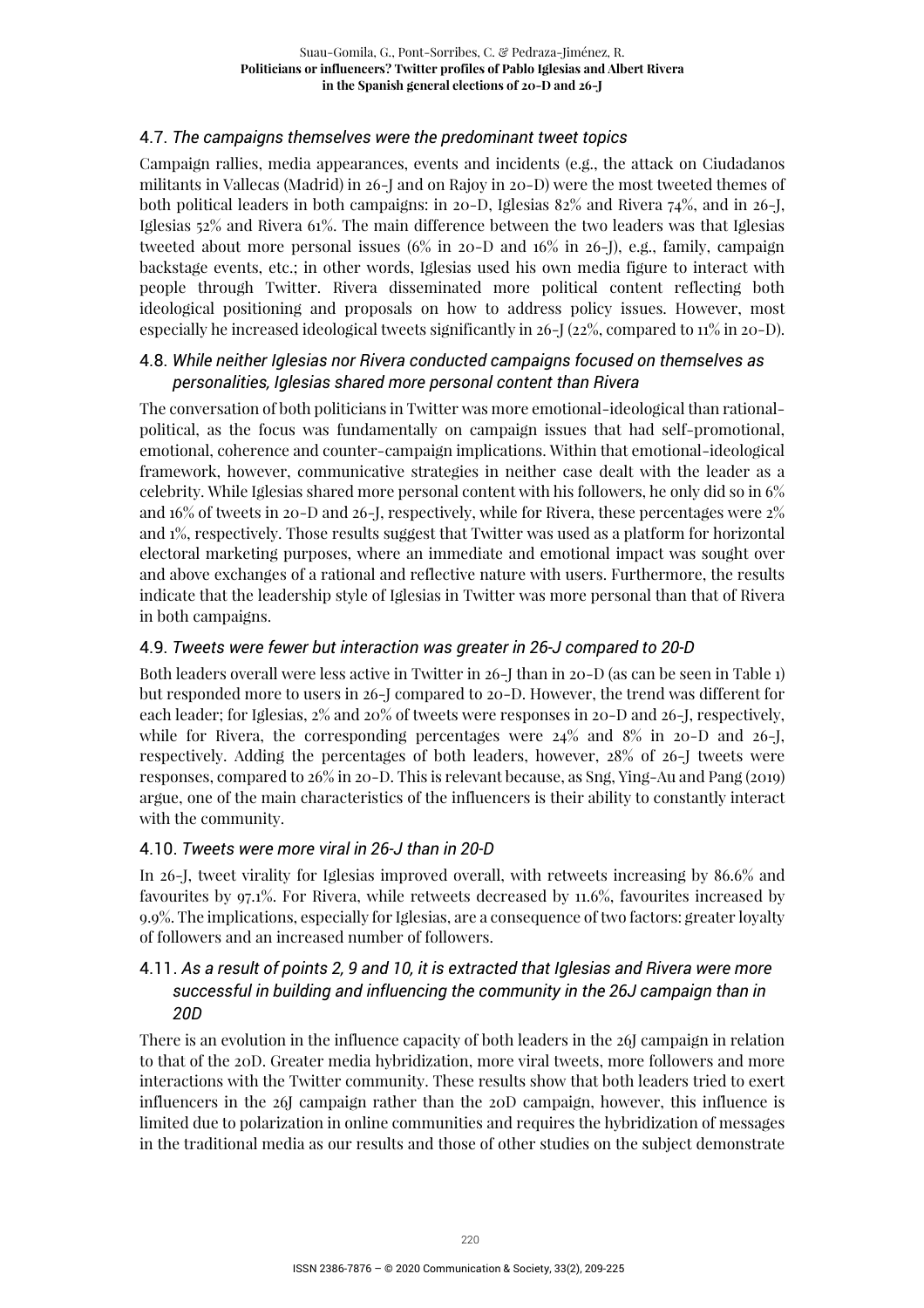(Hayashi, Ogawa & Umehara, 2017; Karlsen & Enjorlas, 2016; Guerrero-Solé, 2018; Soares, Recuero & Zago, 2018).

# 4.12. *The TDI was demonstrated to be a useful means of obtaining a representative sample that faithfully identified overall conversation trends*

Although small differences were found in the TDI results and the global results, the TDI was largely representative of trends in the global conversation. Taking for instance the 20-D campaign and the three most important types of messages in the global conversation versus the TDI, for Iglesias these were self-promotion, emotional and coherence tweets versus selfpromotion, emotional and victory construction tweets, whereas for Rivera, these were selfpromotion, emotional and informative tweets versus self-promotion, informative and victory construction tweets. Despite such variations, it can be concluded that the TDI reliably reflects trends in the overall conversation, thereby validating the use of this method in this study: in relation to the relevance concept that Percastre-Mendizábal, Pont-Sorribes and Codina (2017) linked to virality, the TDI tweets were a relevant and representative sample of the global conversation.

### 5. Conclusions

Our results suggest that there were no significant changes in the communication strategies of Iglesias or Rivera. Responding to objective two: "To identify and analyse changes in Twitter use by Iglesias and Rivera during the 20-D and 26-J campaigns", both leaders mainly issued one-directional tweets focused on political marketing (emotional/ideological) and did not conduct any open dialogue on concrete proposals with tweeters. There were some changes in how they used Twitter, however. For Rivera, counter-propaganda tweets increased after 20- D campaign increased, directed especially at Podemos, which had unexpectedly surpassed them in votes and seats in the 20-D elections. As for Iglesias, he adopted a more personal approach in the 26-J campaign, sharing more intimate content on his family (e.g., anecdotes about parents and grandparents), moments from campaign backstage events and information on interests and hobbies, etc. Both politicians slightly increased their interactions with traditional media in 26-J, in this way expanding the impact of their tweets beyond the Twitter platform. Although interaction with users was generally low, it increased slightly in 26-J, with the politicians showing more willingness to debate with tweeters. While the number of tweets was significantly reduced in the 26-J campaign (due to the pact between parties to shorten the 26-J campaign to a week rather than the usual two weeks to reduce electoral spending and minimize voter burnout), those posted, especially by Iglesias, were significantly more viral.

Attending to objective three: "To investigate interconnections between the Iglesias and Rivera Twitter profiles and traditional media via hashtags, mentions and links," in both campaigns interconnection with the media varied between 20% and 45% depending on the Twitter metric and the political leader. This hybridization between political and media profiles reflected the interests of the politicians, i.e., tweets reflected media appearances by themselves or members of their party, news stories that gained them electoral leverage and favourable poll results that could generate a bandwagon effect. The media with which the politicians interacted most were La Sexta and Antena 3 (both television channels in the Atresmedia group) and Cadena Ser and *El País* (a radio station and a newspaper, respectively, in the Prisa media group). Rivera also interacted with *El Mundo* (newspaper) and COPE (radio station), and Iglesias additionally with eldiario.es (online newspaper) and RTVE (the national television/radio network).

In reference to objective four, both politicians tweeted mainly on aspects related to their own campaigns (campaign events, media appearances, publicity and slogans, etc.). Otherwise the politicians tweeted on political and ideological issues, e.g., populism, Brexit, austerity, Catalonia, Spanish unity, equality, etc. The least frequent tweets were those of a personal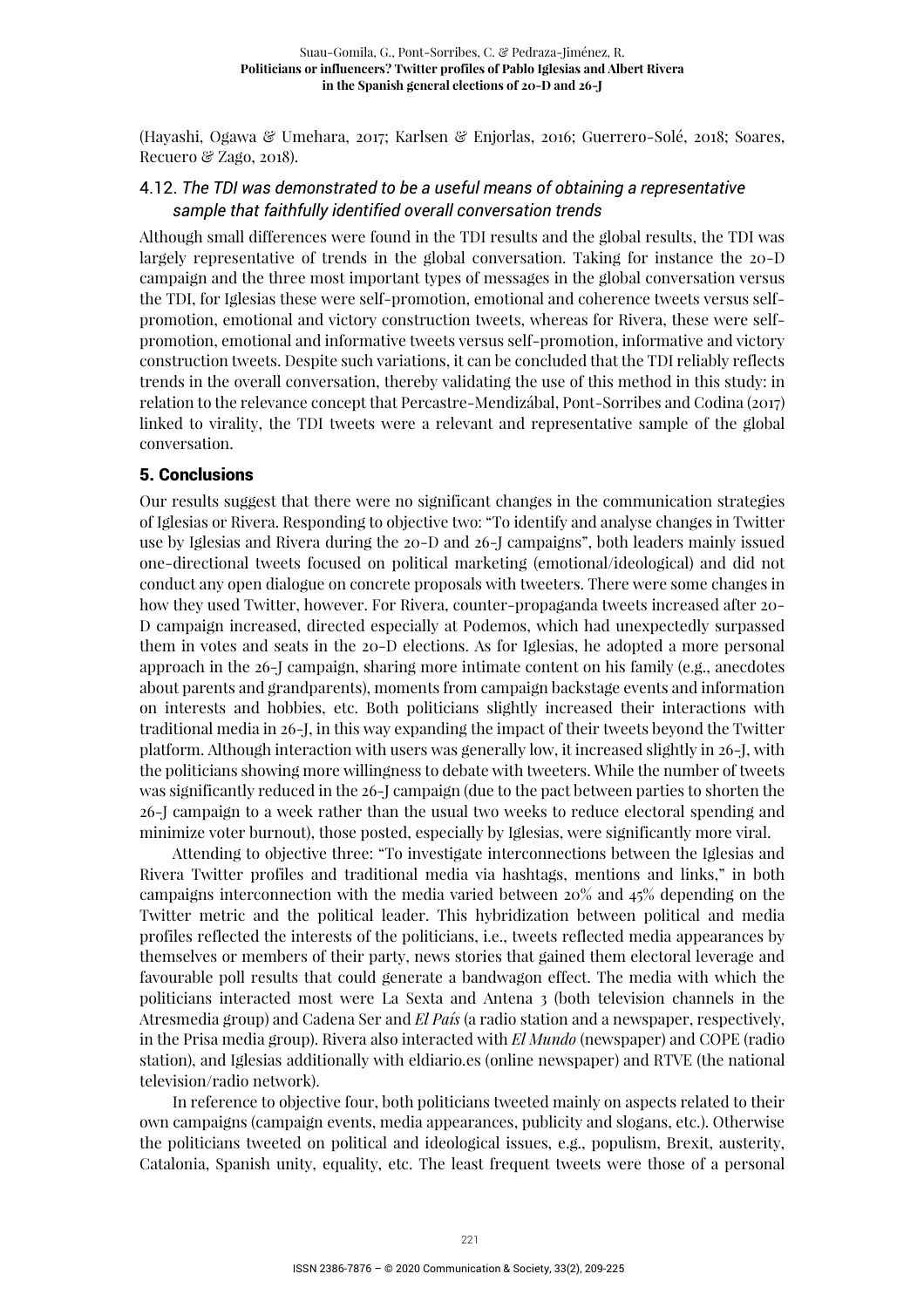nature, although as mentioned above, Iglesias significantly increased his use of emotional tweets in 26-J.

As the results have shown and answering objective five, the TDI was confirmed to be a valid method for identifying those and other main trends in the global Twitter conversation. The study confirms that the political leaders of Podemos and Citizens interacted little with the Twitter community; rather their communicative strategy was to use the platform for the one-way transmission of persuasive messages of an emotional/ideological nature –mainly content related to their own election campaign. Interconnection with conventional media was mainly done to ensure greater impact outside Twitter.

As a general conclusion and in response to the main objective, there is an evolution in the construction of the community of both political leaders, both leaders evolve in their use of Twitter from the 20D campaign to the 26J campaign. In the 26J campaign they interacted more with the Twitter community and traditional media and, also, achieved greater virality in their messages. However, the polarization of social networks makes it very difficult to permeate beyond the ideological spheres (eco chambers), therefore, traditional media are still important for public awareness and also for influencing more segments of the society.

Twitter is seen as a useful tool to generate community, but not to influence beyond their own followers, for this the media and the traditional campaign remain very important, therefore, as Deltell (2011) and Giansante (2015) says politicians cannot win elections only from social platforms.

Future research will focus on further explorations of the TDI as a means for extracting and analysing representative samples from Twitter data that accurately reflect overall conversation trends, given its potential usefulness in future political communication research relying on big data analysis.

#### **References**

- Abejón, P., Sastre, A. & Linares, V. (2012). Facebook y Twitter en campañas electorales en España. *Anuario electrónico de estudios en comunicación social disertaciones, 5*(1), 130-159. Retrieved from http://erevistas.saber.ula.ve/index.php/Disertaciones
- Baviera-Puig, T., García-Ull, F. J. & Cano-Orón, L. (2017). Twitter: ¿protagonismo vicario? In G. López-García & L. Valera-Ordaz (Eds.), *Pantallas Electorales: El discurso de partidos, medios y ciudadanos en la campaña de 2015* (pp. 167-192). Barcelona: UOC.
- Baviera-Puig, T. (2018). Influence in the political Twitter sphere: Authority and retransmission in the 2015 and 2016 Spanish General Elections. *European Journal of Communication, 33*(3), 321-337. https://www.doi.org/10.1177/0267323118763910
- Blumenthal, S. (1980). *The permanent campaign: inside the world of elite political operatives*. Boston: Beacon Press.
- Bruns, A. & Stieglitz, S. (2013). Towards more systematic Twitter analysis: metrics for tweeting activities. *International journal of social research methodology, 16*(2), 91-108. https://www.doi.org/10.1080/13645579.2012.756095
- Bor, S. (2014). Using social networks sites to improve communication between political campaigns and citizens in the 2012 election. *American Behavioral Scientist, 58*(9), 1195-1213. https://www.doi.org/10.1177/0002764213490698
- Campos-Domínguez, E. (2017). Twitter y la comunicación política. *El Profesional de la Información*, *26*(5), 785-793. https://www.doi.org/10.3145/epi.2017.sep.01
- Campos-Domínguez, E. & Calvo, D. (2017). La campaña electoral en internet: planificación, repercusión y viralización en Twitter durante las elecciones españolas de 2015. *Comunicación y Sociedad*, *29*(1), 93-116. Retrieved from

http://www.redalyc.org/articulo.oa?id=34650597006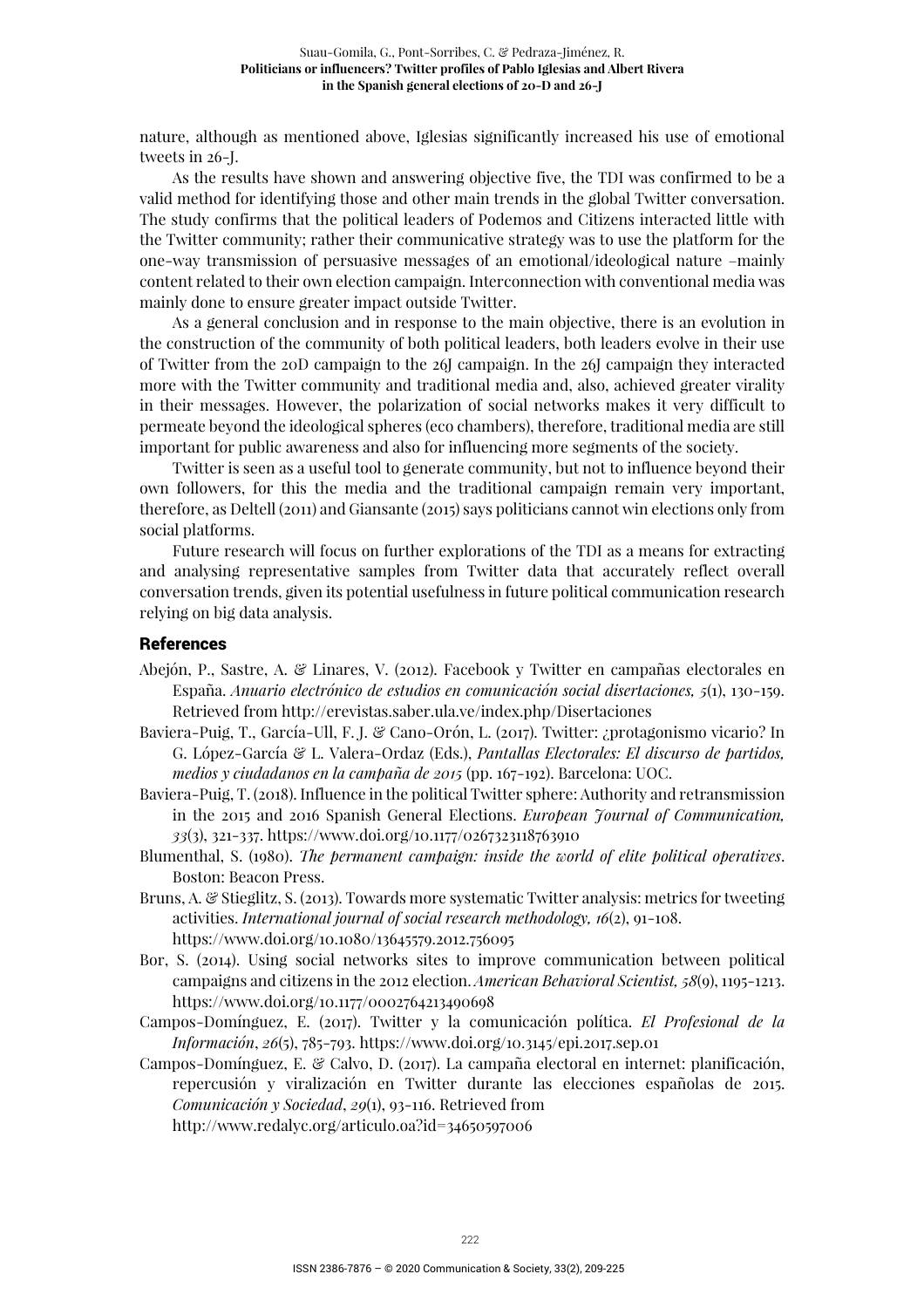- Campos-Domínguez, E. & García-Orosa, B. (2018). Comunicación algorítmica en los partidos políticos: automatización de producción y circulación de mensajes. *El Profesional de la Información*, *27*(4), 769-777. https://www.doi.org/10.3145/epi.2018.jul.06
- Casero-Ripollés, A., Feenstra, R. & Tormey, S. (2016). Old and New Media Logics in an Electoral Campaign: The Case of Podemos and the Two-Way Street Mediatization of Politics. *The International Journal of Press/Politics, 21*(3), 378-397. https://www.doi.org/10.1177/1940161216645340

Casero-Ripollés, A. & López-Rabadán, P. (2014). Media Engagement Boundaries and Political Influence in Europe. *American Behavioral Scientist, 58*(7), 859-868. https://www.doi.org/10.1177/0002764213506207

Casero-Ripollés, A. (2020). Influence of media on the political conversation on Twitter: Activity, popularity, and authority in the digital debate in Spain. *Icono 14, 18*(1), 33-57. https://www.doi.org/10.7195/ri14.v18i1.1527

- Chadwick, A. (2013). *The hybrid media system: Politics and power*. Oxford: Oxford University Press.
- Chadwick, A., James, D. & Amy, S. (2016). Politics in the Age of Hybrid Media. In A. Bruns, E. Gunn, S. Eli, A. Larsson & C. Christensen (Eds.), *The Routledge Companion to Social Media and Politics* (pp. 7-22). New York: Routledge.
- Congosto, M. L. (2015). Elecciones Europeas 2014: Viralidad de los mensajes en Twitter. *Redes-Revista hispana para el análisis de redes sociales, 26*(1), 23-52. https://www.doi.org/10.5565/rev/redes.529
- Deltell, L. (2011). Estrategias de comunicación política en las redes sociales durante la campaña electoral del 2011 en España: El caso de eQuo. Madrid: UCM. Retrieved from https://eprints.ucm.es/15544/1/equo%2CLIBROeprint.pdf
- Di Bonito, I. (2015). Comunicación política, partidos y nuevo entorno digital. Estudio de las campañas electorales catalanas de 2010 y 2012 en la red. *Hipertext.net* [Online], *13*(1), 1-14. Retrieved from https://www.raco.cat/index.php/Hipertext/article/view/298416/389444
- Dubois, E. & Gaffney, D. (2014). The Multiple Facets of Influence: Identifying Political Influentials and Opinion Leaders on Twitter. *American Behavioral Scientist, 58*(10), 1260- 1277. https://www.doi.org/10.1177/0002764214527088
- Enli, G. S. & Skorgebo, E. (2013). Personalized campaigns in party-centred politics: Twitter and Facebook as arenas for political communication. *Information, Communication & Society, 16*(5), 757-774. https://www.doi.org/10.1080/1369118X.2013.782330
- Enli, G. S. (2017). New Media and Politics. *Annals of International Communication Association, 41*(3), 220-227. https://www.doi.org/10.1080/23808985.2017.1392251
- García-Ortega, C. & Zugasti-Azagra, R. (2018). Gestión de la campaña de las elecciones generales de 2016 en las cuentas de *Twitter* de los candidatos: entre la autorreferencialidad y la hibridación mediática. *El Profesional de la Información, 27*(6), 1215-1224. https://www.doi.org/10.3145/epi.2018.nov.05
- Giansante, G. (2015). *La comunicación política online*. Barcelona: UOC.
- Gottfried, J. (2014). Facebook and Twitter as political forums: Two different dynamics. *Pew Research Center,* 12 November. Retrieved from http://www.pewresearch.org/facttank/2014/11/12/facebookand-Twitter-as-political-forums-two-different-dynamics/
- Guerrero-Solé, F. (2018). Interactive Behavior in Political Discussions on Twitter: Politicians, Media, and Citizens' Patterns of Interaction in the 2015 and 2016 Electoral Campaigns in Spain. *Social Media + Society*, *4(*4), 1-16. https://www.doi.org/10.1177/2056305118808776
- Hayashi, K., Ogawa, Y. & Umehara, E. (2017). Analysis of Twitter Messages about the Osaka Metropolis Plan in Japan. *2017 IEEE International Conference on Big Data (BIGDATA),*  3064-3070. Boston, United States of America. 10.1109/BigData.2017.8258279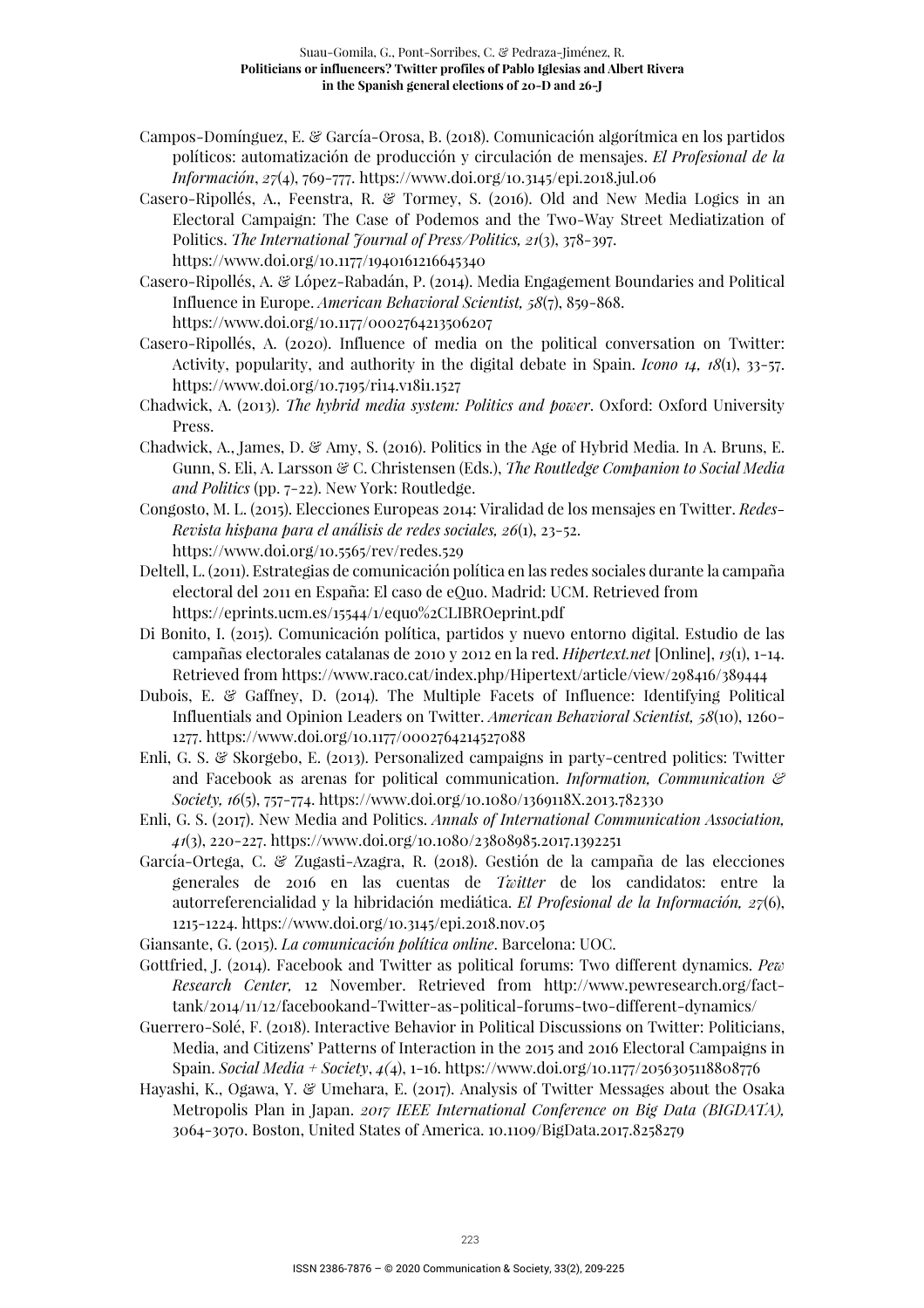- Interactive Advertising Bureau Spain (2019). *Estudio anual de redes sociales*. Retrieved from https://iabspain.es/wp-content/uploads/estudio-anual-redes-sociales-iab-spain-2019\_vreducida.pdf
- Jivkova-Semova, D., Requeijo-Rey, P. & Padilla-Castillo, G. (2017). Usos y tendencias de Twitter en la campaña a elecciones generales españolas del 20-D de 2015: *hashtags* que fueron *trending topic*. *El Profesional de la Información*, *26*(5), 824-837. https://www.doi.org/10.3145/epi.2017.sep.05
- Karlsen, R. & Enjorlas, B. (2016). Styles of Social Media Campaigning and Influence in a Hybrid Political Communication System: Linking Candidate Survey Data with Twitter Data. *The International Journal of Press/Politics, 21*(3), 338-357. https://www.doi.org/10.1177/1940161216645335
- Krippendorff, K. (1990). *Metodología de análisis de contenidos. Teoría y práctica*. Barcelona: Paidós.
- Lilleker, D. & Jackson, N. (2010). Towards a more participatory style of election campaigning: The impact of web 2.0 on the UK 2010 general election. *Policy & Internet*,  $2(3)$ ,  $67-96$ . https://www.doi.org/10.2202/1944-2866.1064
- López-García, G. (2016). 'New' *vs*. 'old' leaderships: The campaign of Spanish general elections 2015 on Twitter. *Communication & Society*, *29*(3), 149-168. https://www.doi.org/10.15581/003.29.3.149-168
- López-Meri, A., Marcos-García, S. & Casero-Ripollés, A. (2017). What do politicians do on Twitter? Functions and communication strategies in the Spanish electoral campaign of 2016. *El Profesional de la Información*, *26*(5), 795-804. https://www.doi.org/10.3145/epi.2017.sep.02
- Mazzoleni, G. (2010). *La comunicación política*. Madrid: Alianza.
- Moya-Sánchez, M. & Herrera-Damas, S. (2015). Cómo puede contribuir Twitter a una comunicación política más avanzada. *Arbor, 191*(774), a257.
	- https://www.doi.org/10.3989/arbor.2015.774n4012
- Muñiz, C. & Ballesteros, C. (2016). Propuesta metodológica para el análisis de la cibercampaña electoral. In J. L. Dader & E. Campos-Domínguez (Eds.), *La Cibercampaña en Castilla y León. Elecciones autonómicas, 2015* (pp. 39-52). Valladolid: Universidad de Valladolid.
- Norris, P. (2000). *A Virtuous Circle. Political Communications in Postindustrial Societies*. Cambridge: Cambridge University Press.
- Percastre-Mendizábal, S., Pont-Sorribes, C. & Codina, L. (2017). A sample design proposal for the analysis of *Twitter* in political communication. *El Profesional de la Información, 26*(4), 579-588. https://www.doi.org/10.3145/epi.2017.jul.02
- Percastre-Mendizábal, S., Pont-Sorribes, C. & Suau-Gomila, G. (2019). La gestión comunicativa en redes sociales digitales de la emergencia del Ébola en España. *Revista Española de Comunicación en Salud, 1,* 2019, 80-90. https://www.doi.org/10.20318/recs.2019.4437
- Pérez-Curiel, C. & García-Gordillo, M. (2018). Política de influencia y tendencia *fake* en Twitter. Efectos postelectorales (21D) en el marco del *procés* en Cataluña. *El Profesional de la Información, 27*(5), 1030-1040. https://www.doi.org/10.3145/epi.2018.sep.07
- Pont-Sorribes, C., Codina, L. & Pedraza-Jiménez, R. (2009). Comunicación de riesgo y sistemas de información en la Web: cinco modelos. *El Profesional de la Información, 18*(4), 389-397. https://www.doi.org/10.3145/epi.2009.jul.05
- Pont-Sorribes, C. & Bérrio, J. (2015). *Comunicació i Opinió Pública: Política, Periodisme i Ciutadans*. Barcelona: UOC.
- Pont-Sorribes, C. & Suau-Gomila, G. (2019). La tiranía del *like* en política: nuevos medios sociales para gobernar sin intermediación periodística. In N. Pellisser & J. Oleaque (Eds.), *Mutaciones discursivas en el siglo XXI: la política en los medios y las redes* (pp. 93-112). Valencia: Tirant Humanidades.